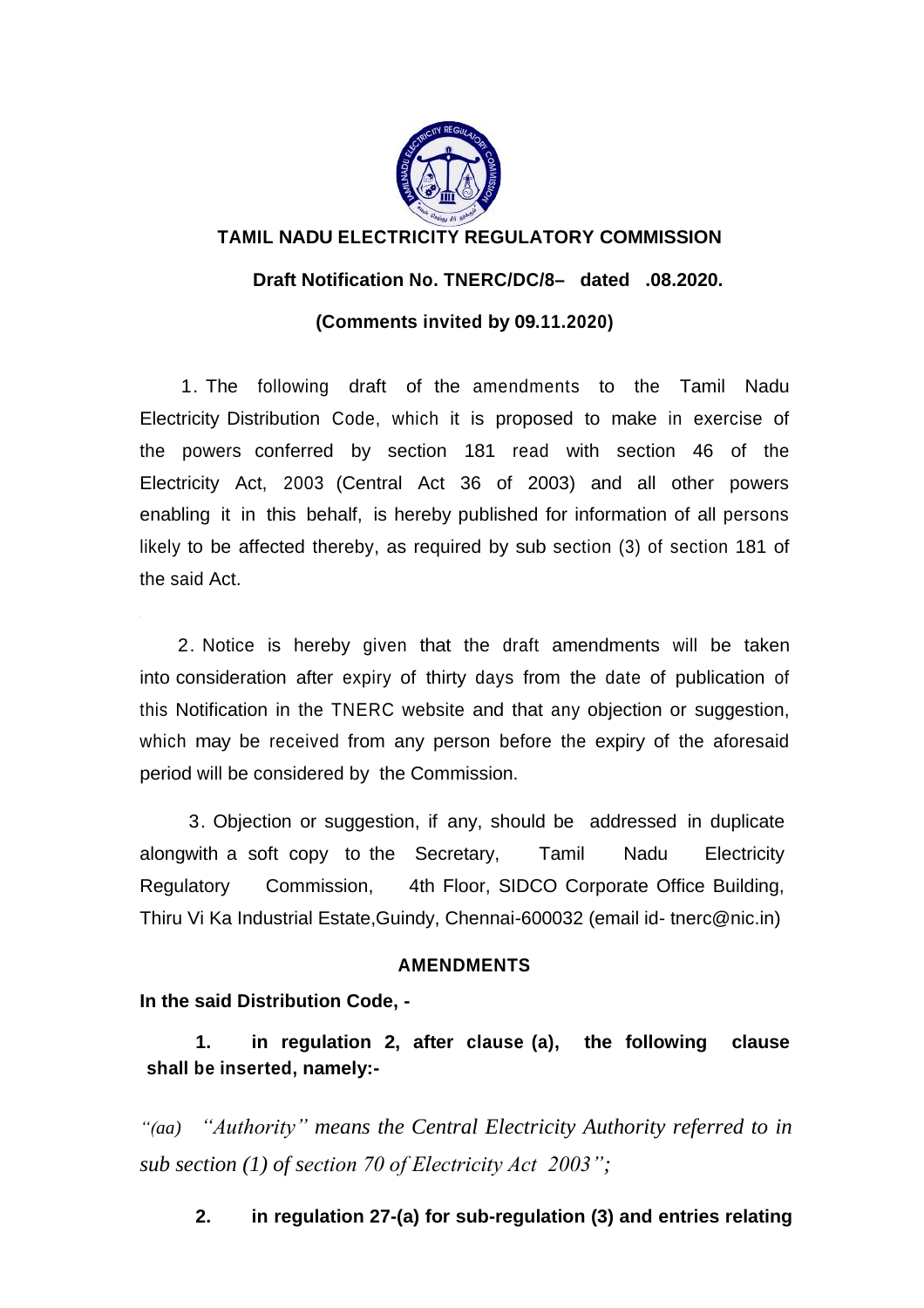**thereto, the following regulation and entries relating thereto shall be substituted, namely :-**

*"(3) The application for HT service connection shall be in FORM-4. Application for LT service connection (other than Temporary supply, Agriculture and Hut), Temporary service connection, LT Agriculture service connection and LT Hut service connection shall be in FORM - 1, 1A, 2 and 3 respectively.*

# *(b)* **after sub-regulation 11, the following sub-regulations and entries relating thereto shall be added , namely:-**

*"(11-A) Where the requisition for supply is for a multi- storeyed building, the applicant shall enclose the planning permission with the application. The Licensee shall verify the height of the building from the planning permission enclosed by the applicant. Physical measurement is not necessary. If the height of the multi- storeyed building is more than 15 meters as given in the planning permission, necessary approval from the Electrical Inspector in compliance with CEA (Measures relating to Safety and Electric Supply) Regulations 2010, shall be furnished by the applicant.*

*(11-B)* (*i) Every electrical installation of low voltage of single phase with 240V and medium voltage of three phase / four wire system with 415V shall be controlled by a Residual Current operated Device (RCD), whose rated residual operating current shall not exceed 30 milliampere for protection against electric shock, so as to disconnect the supply on the occurrence of earth fault or leakage of current.*

*(ii) In the case of installations having large number of motors, equipment, appliances of loads totalling above 10 kW, one common RCD at the point of commencement of supply with rated residual operating current of 300 milliampere for protection against electrical fire shall be provided, in addition to RCD of not exceeding 30 milliampere rating for protection against electric shock.*

*(iii) An installation, where there are a large number of loads giving rise to a sum of permissible leakage currents exceeding 30 milliampere, shall be subdivided into circuits to avoid nuisance tripping and each sub-divided circuit shall be provided with an independent RCD with leakage current sensitivity rating not exceeding 30 milliampere at appropriate location.*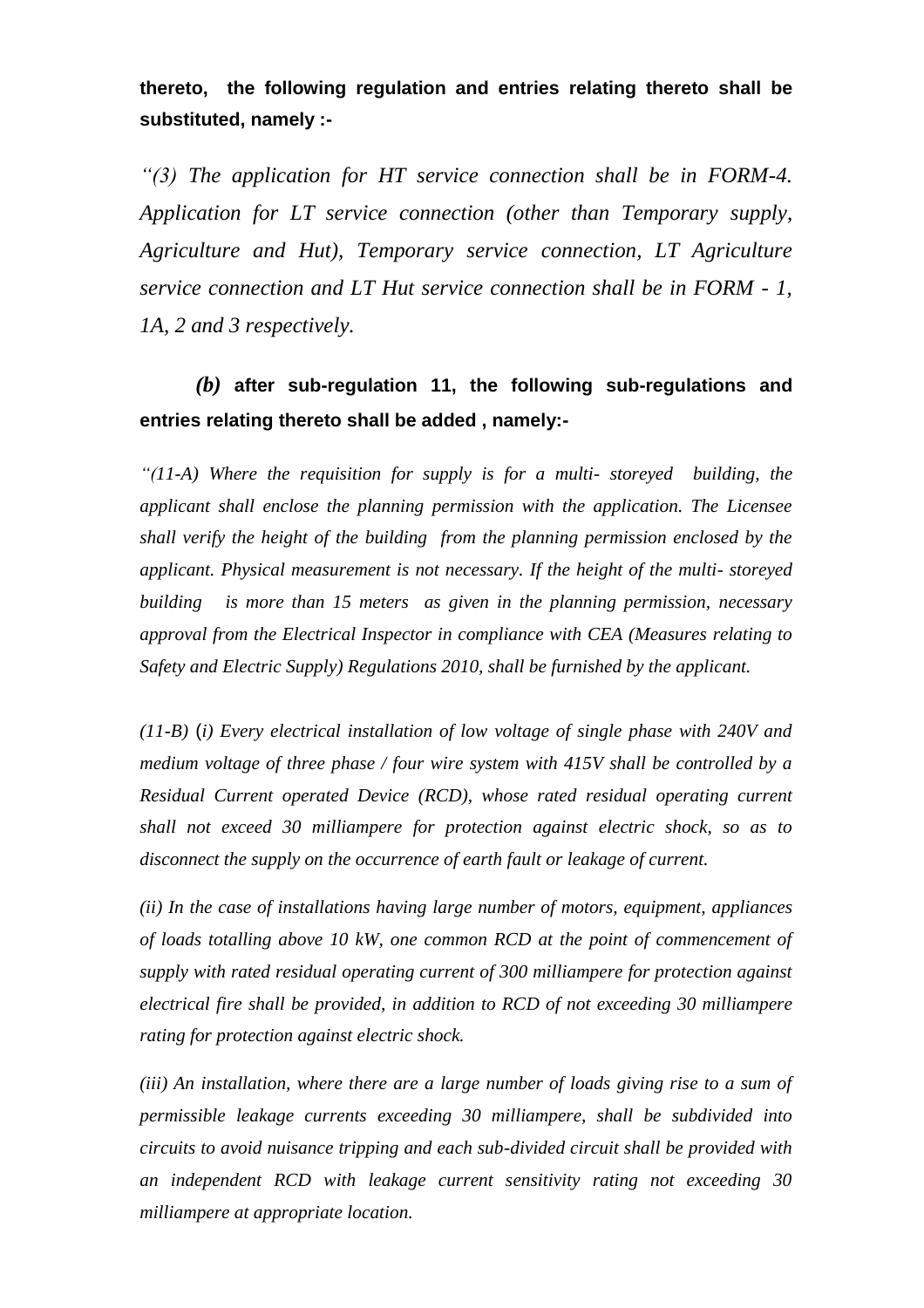*Explanation - RCD is a generic term which covers the various types of RCCBs, RCBOs etc. Residual Current operated Circuit Breaker (RCCB), Residual Current operated Circuit Breaker with integral Overcurrent protection (RCBO). RCCB is also called as RCB for convenience (RCCB/RCB) The term earth leakage circuit breaker (ELCB) is not used in Standards.* 

# **3. in regulation 29, (a) for sub-regulations (11) and (12), the following regulation and entries relating thereto shall be substituted, namely:-**

 *"(11) In storeyed building and for any building / premises requiring LT service connection(s) having either (a) total floor area of 900 square meter and above (excluding the stilt floor / basement floor) or (b) the total demand of all the LT services in the building exceeds 112kW, sufficient space shall be made available free of cost to the Licensee for installing transformers, switchgears etc., as stated below:*

 *(a) an electrical room with RCC roof having clear floor area 6 meters x 4 meters with a vertical clearance of 2.75 meters with locking facility, exhaust fans and adequate size of cable duct, shall be provided at the ground floor within the consumer premises of storeyed buildings nearer to the main entrance for installing floor mounted distribution transformer and associated switchgear (or)*

 *(b) a clear space of 10 metre x 4 metre or 5 metre x 5 metre open to the sky for double pole structure or 4meter x 4 meter open to sky for single pole structure according to site and load conditions, shall be provided within the consumer premises preferably at the main entrance for installing structure mounted or plinth/concrete pillar mounted distribution transformer and associated switchgears. In case of concrete/plinth mounted arrangment, such mounting arrangement shall be carried out by the applicant at his cost."*

*(12) (a) Space as per the following norms shall be allotted by the applicant free of cost for establishment of a sub-station/switching station in places requiring service connections (except industrial service connections other than IT related purposes ) where either (a) the total demand of all the electrical services in the projects including the loads that will be incident in the near future exceeds /would exceed 5 MVA or*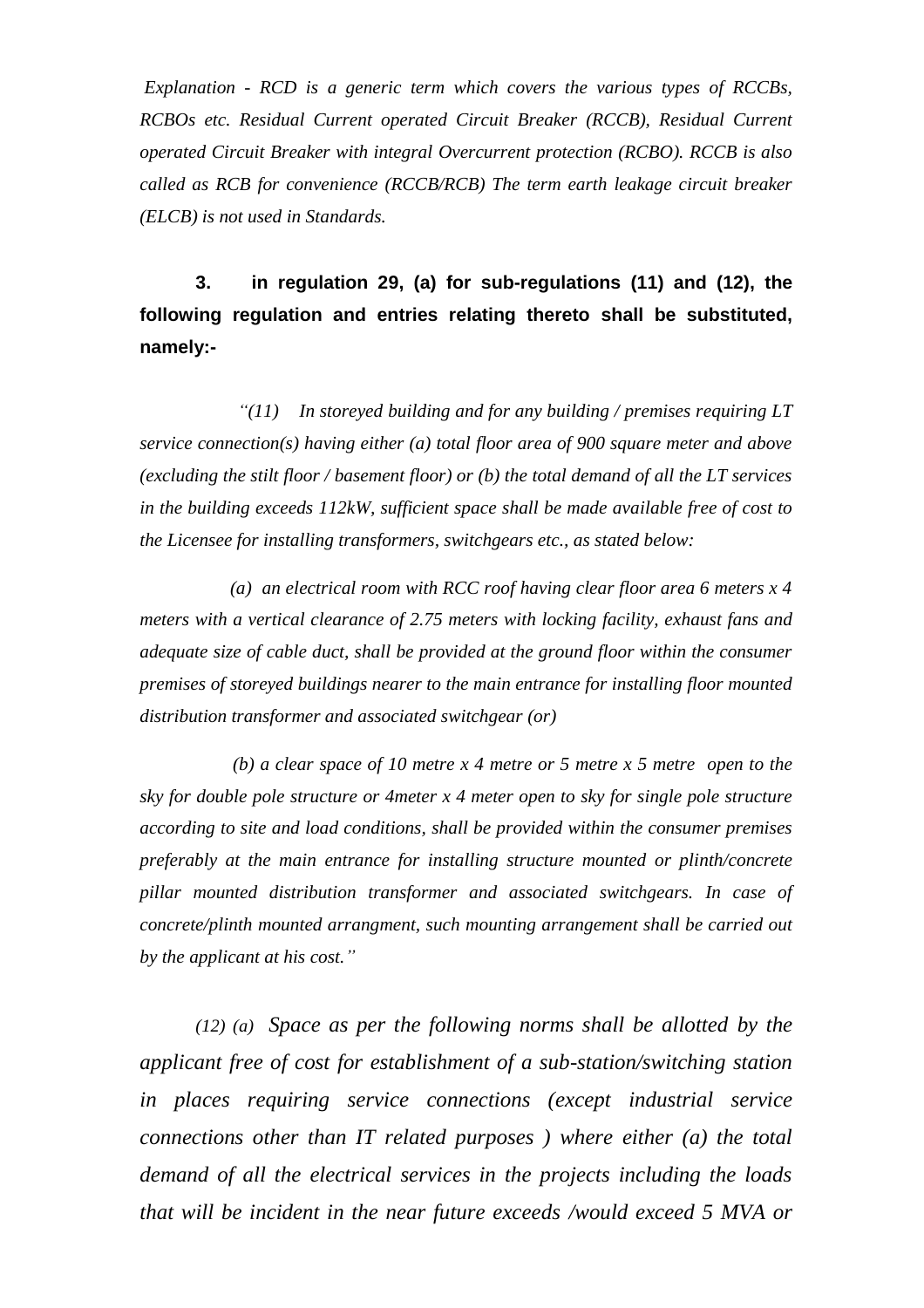*(b) total floor area of 30,000 square meters and above is constructed or proposed to be constructed (excluding the stilt floor / basement floor).* 

*(b)The requirement of land for establishment of sub-stations shall be the minimum limit with configuaration given below:* 

| Voltage                     | Land Requirement in Sq.mts.                  |                                                                                  |  |
|-----------------------------|----------------------------------------------|----------------------------------------------------------------------------------|--|
| level of the<br>sub-station | Normal sub-station                           | Compact sub-station                                                              |  |
| $33$ kV sub-<br>station     | $1520$ (indoor)<br>$3160$ ( <i>outdoor</i> ) | 400 (size of $20x20$ or $10x40$ with<br>approaches on any two adjacent<br>sides) |  |
| $110$ kV sub-<br>station    | $4000$ ( <i>outdoor</i> )                    | 1050                                                                             |  |
| $230$ kV sub-<br>station    | 16000(outdoor)                               | 1750                                                                             |  |

*Further, when the developers/owners of the premises apply for additional load / develops additional constructions in phases etc., the above requirement of space for establishment of sub-station shall be applicable for the total load or total area of construction that includes both the existing and additional load / area of construction.*

*(c). The area earmarked for establishment of Substation shall be specifically shown in the plan including the areas of constructions and other amenities of the premises along with plot development if any for the future and furnished to the Distribution Licensee by the developers/owners at the time of applying for temporary service connection for construction purposes.*

*(d). Where the total demand exceeds /would exceed 5 MVA or the total floor area of 30,000 square meters and above is constructed or proposed to be constructed (excluding the stilt floor / basement floor), the applicant*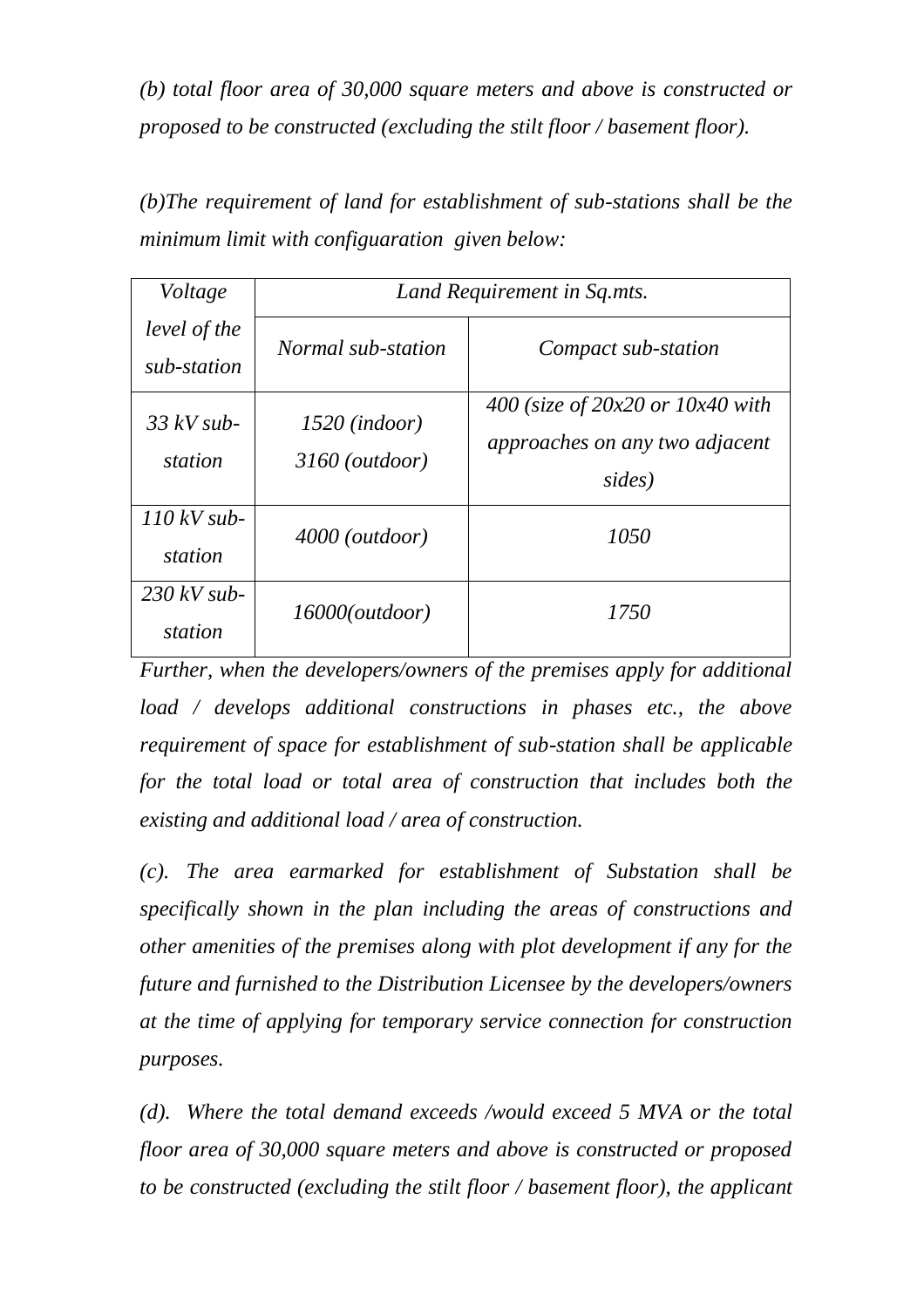*shall allot the land suitable for establishing a conventional outdoor Air Insulated Switchgear (AIS) sub-station. In case the applicant chooses to opt for allotting land suitable for compact sub-station, etc., other than conventional outdoor AIS sub-station, the applicant shall bear the difference in cost between the Compact Sub-Station and the conventional outdoor AIS Sub-Station. The applicant has to allot the land for establishment of sub-station commensurate with the demand applied or the demand assessed by the licensee, whichever is higher.*

*(e). The Licensee may consider establishment of sub stations operating at various voltage levels commensurate with the demand as below, in the space provided by the applicants:*

| Total demand                          | Voltage level of the sub<br>station |
|---------------------------------------|-------------------------------------|
| Exceeding 5 MVA but not above 10 MVA  | 33 kV                               |
| Exceeding 10 MVA but not above 50 MVA | 110 kV                              |
| Exceeding 50 MVA                      | 230KV                               |

**";**

# **(b) in sub-regulation (14), for clause (b) entries relating thereto, the following clause shall be be substituted, namely :-**

*"(a) For outdoor metering, a clear space of 10 metre x 4 metre or 5 metre x 5 metre open to sky shall be provided.*

*This enclosure shall be at the periphery of the building and shall be cut off from other portions of the premises by fire resistance walls. These areas shall be specifically shown in the plan. Before the plan is sent to the competent authority for approval, it shall be sent to the Engineer and got approved*. The point of supply shall be within 30 meters from the gate with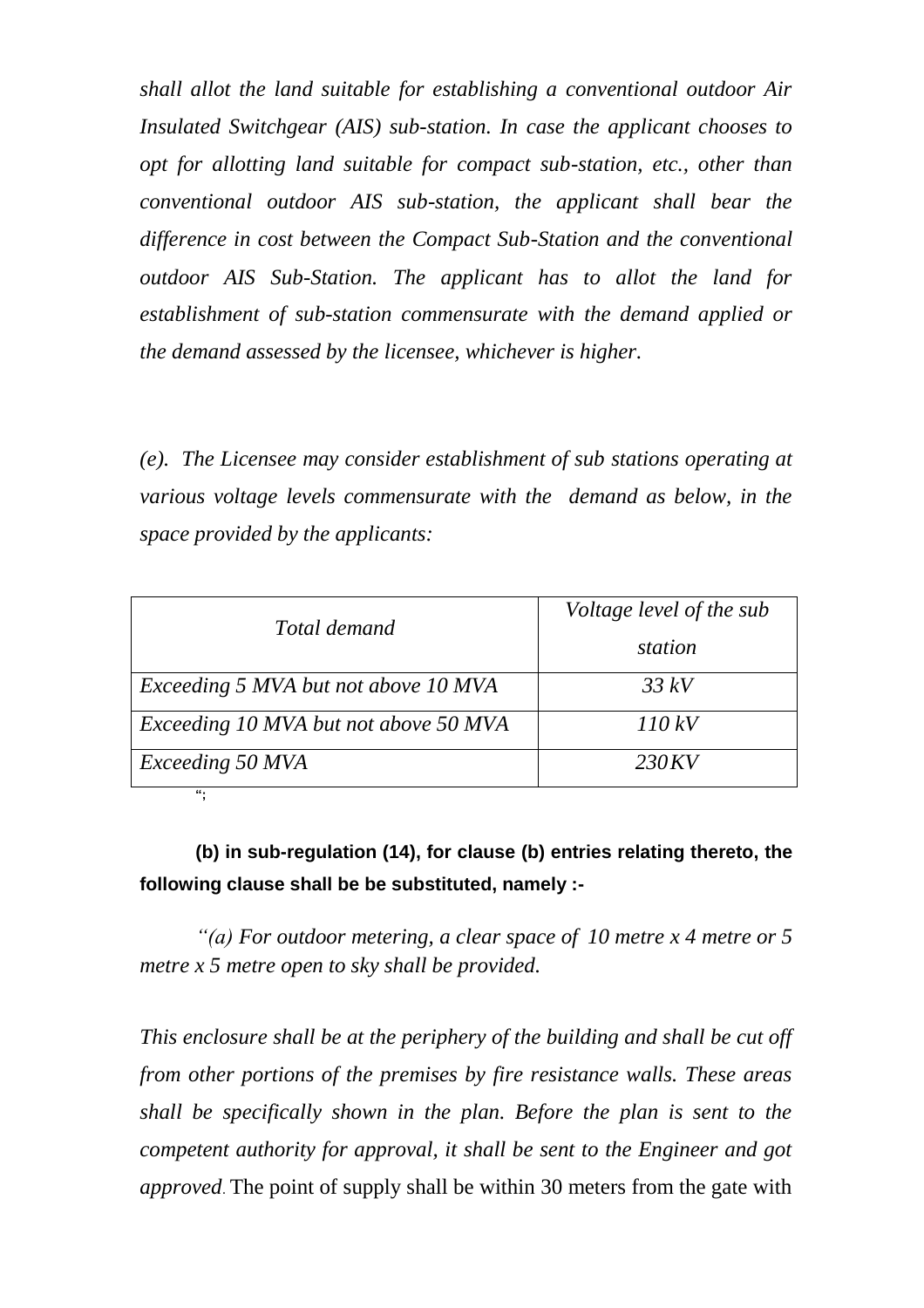access to the premises from the public road, easily accessible and visible and satisfactory with regards to security aspects. Failure to comply with the above requirements will result in denial of supply.

*Provided that the Chief Executive Officer or any other Officer, not less than in the rank of a Chief Engineer, authorized by the Chief Executive Officer may approve the point of supply at a place beyond 30 meters from the main gate, if he is satisfied that such place is* 

*(a)easily accessible and visible to the officials of the licensee;*

*(b)is safe and secure; and*

*(c) is not susceptible to malpractice. Also there shall be no compromise on technical grounds, while relaxing the distance criteria.* 

## **4. in regulation 31, for sub-regulation (3), the following subregulation and shall be substituted, namely :-**

"(3) If the intending consumer fails to avail the supply within the above period, a further three months extension in case of HT and one month extension in case of LT will be granted by the Licensee, after collecting the monthly minimum for the extended period in advance. If he does not avail himself the supply during this notice period, the application will be treated as lapsed and cancelled in the case of Low Tension supply and the application shall be treated as cancelled, terminating the agreement, in the case of High Tension supply. The service connection charges and the Security Deposit / development charges, etc. except Meter Caution Deposit will be forfeited. In case the intending consumer could not avail the supply under force majeure conditions, the Security Deposit and meter caution deposit shall be refunded to the intending consumer."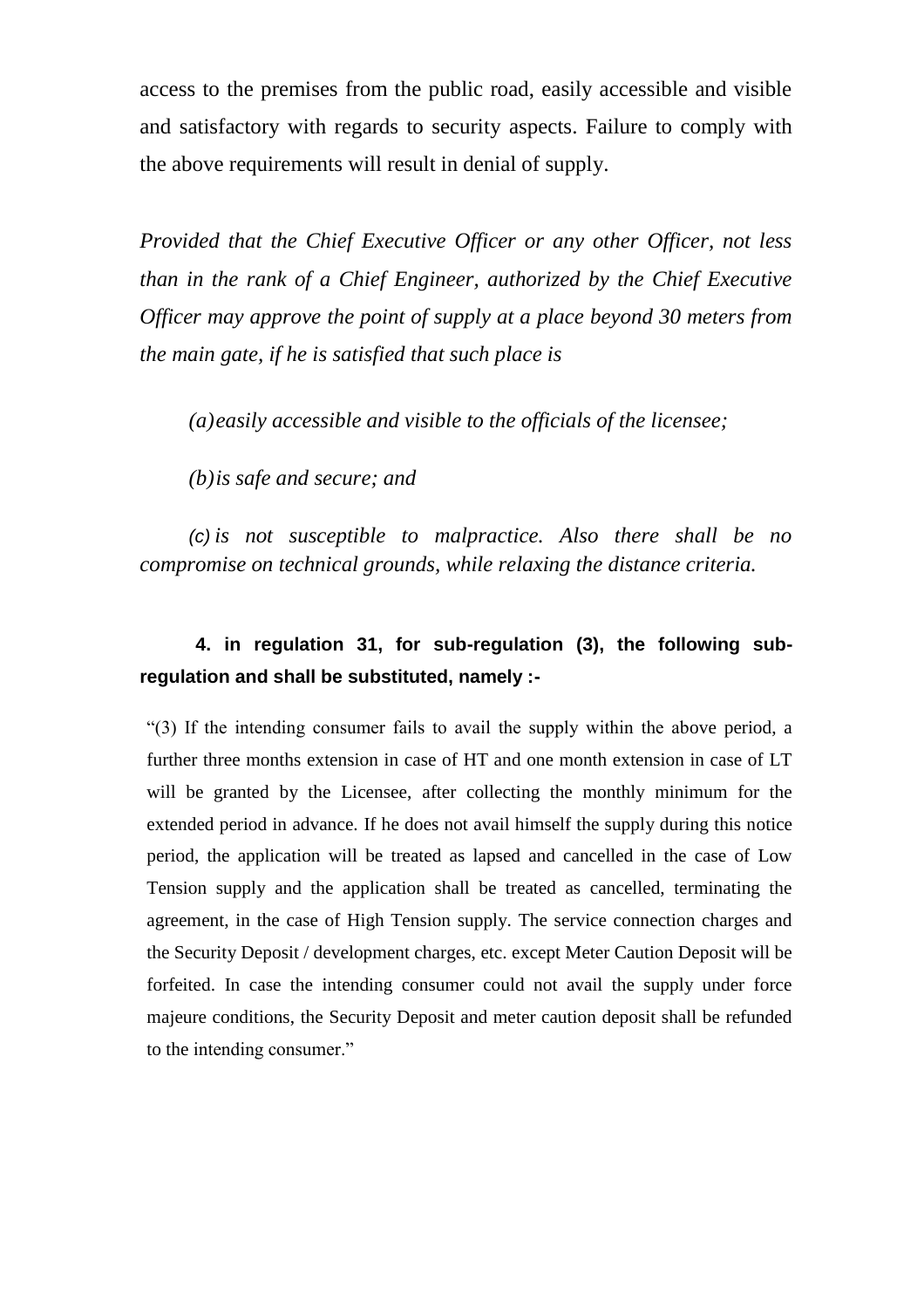**5. In ANNEXURE III, (a) for FORM – 1, the following shall be substituited , namely:-**

## **FORM I**

**Application Form for L.T Service Connection( except Temporary supply Agricultural and Hut )** 

**FORM OF REQUISITION FOR SUPPLY OF LOW TENSION ENERGY ( SINGLE PHASE / THREE PHASE)**

 **[Refer clause 27(3)]**

To

The Designated Engineer

(Address of the Licensee)

Applicant(s)'

Photo(s)

Sir,

| electrical                      | energy | for | <i>the</i> | purpose |      |
|---------------------------------|--------|-----|------------|---------|------|
|                                 |        |     |            |         | the. |
| premises hereinafter described. |        |     |            |         |      |

(Note : This undertaking does not preclude a separate written contract being entered into, if so desired by the Licensee or the consumer.)

2. I / We agree to pay for said energy, service connection and other dues including the deposit of such security, meter rent, as may be demanded in accordance with the scale of rates prescribed under Tamil Nadu Electricity Distribution Code, Supply Code, notifications and orders issued in this regard by Tamil Nadu Electricity Regulatory Commission.

3. I / We wish to be charged under Tariff ………… under schedule of the TNERC tariff order in force.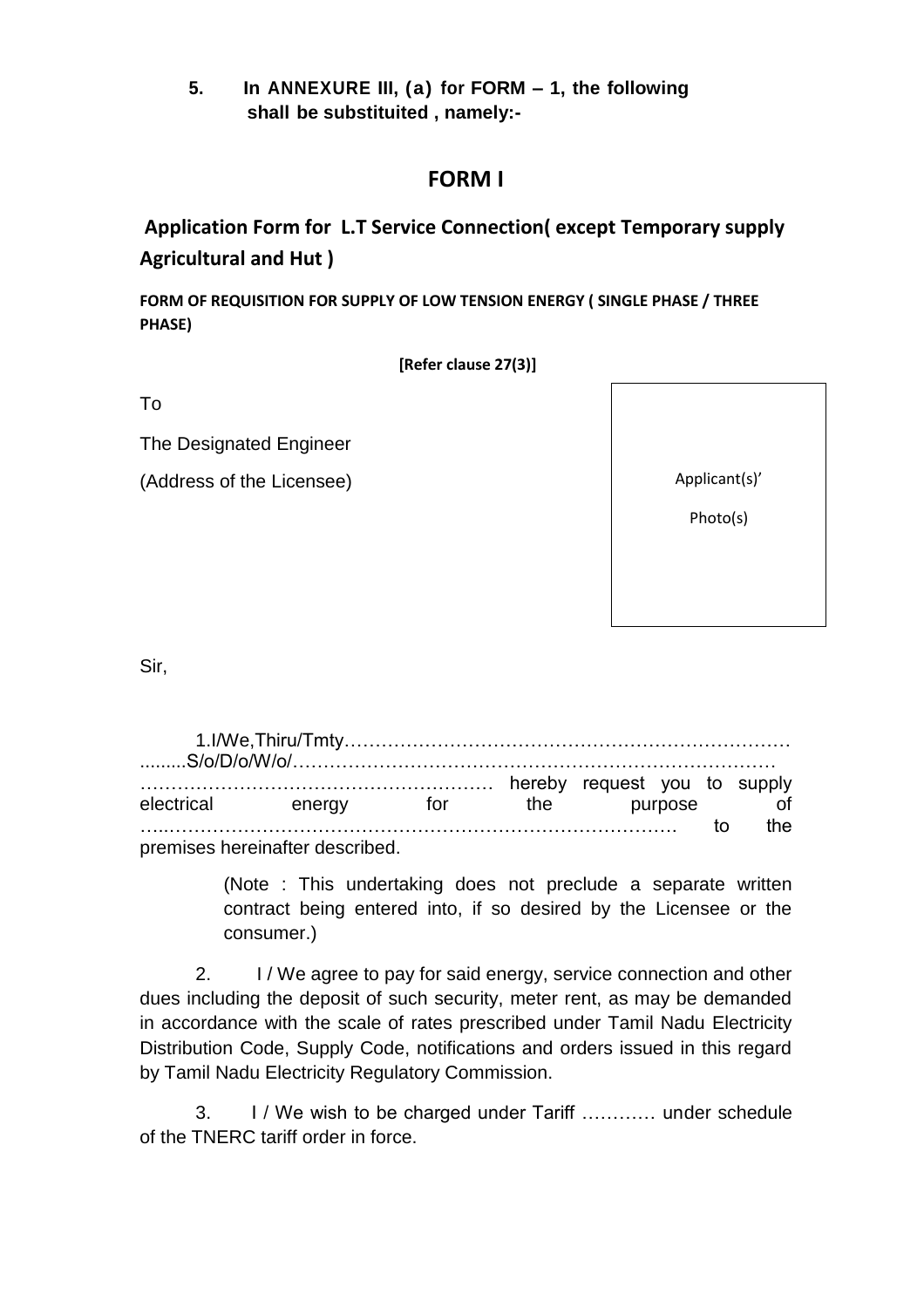4. I / We agree to take supply for ……………. years and utilize the energy in the premises described hereunder or outside the premises for my bonafide use.

5. In case, I/We sell or otherwise dispose of the property / vacate the premises while the supply is continued, I/We agree to give one Calendar month notice in writing and pay all the arrears to the Licensee. Failing such notice, I/We hold myself/ourselves responsible for energy consumed in the premises till such notice is given to the Licensee.

#### **6. Description of the premises**

| a) Door No. and / or name of the house or premises |  |
|----------------------------------------------------|--|
| b) Street                                          |  |
| c) Town / village and Taluk                        |  |
| d) Owned by (Name in Block letters)                |  |
| e) Tenanted by (Name in block letters)             |  |
| f) Applicant(s)' correspondence address            |  |

#### **7. The following are my / our requirements :**

| (A) Lighting                       | <b>Number of</b> | <b>Wattage of</b> | <b>Total</b> |
|------------------------------------|------------------|-------------------|--------------|
|                                    | <b>Points</b>    | point's           | wattage      |
| (i) Lights                         |                  |                   |              |
| (ii) Fans                          |                  |                   |              |
| (iii) Convenient wall plugs        |                  |                   |              |
| (B) Domestic electrical apparatus: |                  |                   |              |
| (i) Cookers                        |                  |                   |              |
| (ii) Water heaters                 |                  |                   |              |
| (iii) Refrigerator                 |                  |                   |              |
| (iv) Air Conditioners              |                  |                   |              |
| (v) Lifts/Elevator/Escalators      |                  |                   |              |
| (vi) Other purpose                 |                  |                   |              |
| (vii) Convenient wall plugs        |                  |                   |              |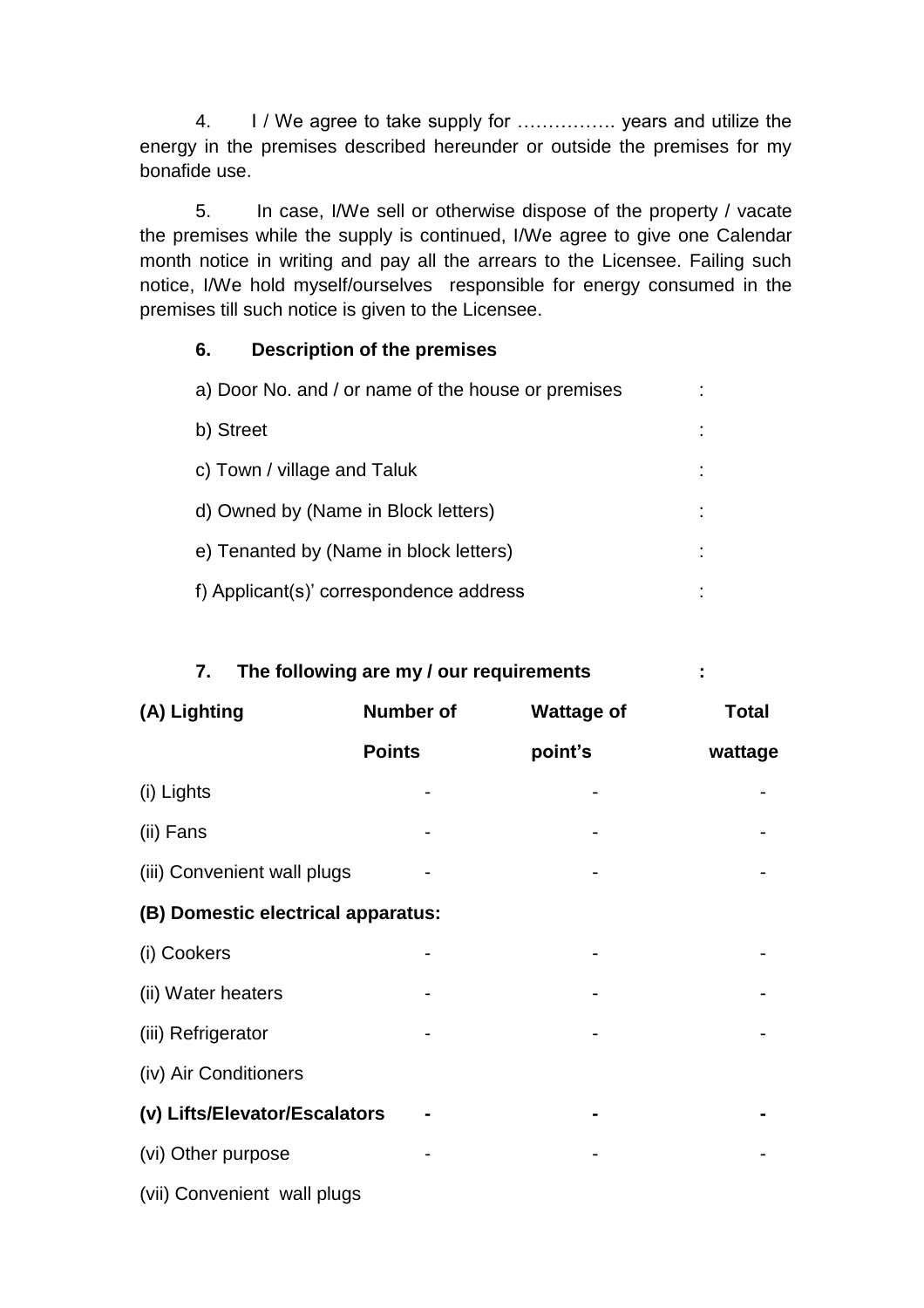## **(C) Power Loads**

| (i) Domestic        |                                       |  |  |
|---------------------|---------------------------------------|--|--|
| (ii) Industrial     |                                       |  |  |
| (iii) Welding       |                                       |  |  |
| (iv) Other purposes |                                       |  |  |
|                     | (v) Convenient Wall Plugs             |  |  |
| 8.                  | Demand applied for in KW              |  |  |
| 9.                  | Whether RCD provided to ensure safety |  |  |
|                     |                                       |  |  |

10. The wiring has been completed on :

11. Details of pending dues if any to the premises to which the service connection is sought in the application.

## **PRECAUTION TO BE ADOPTED BY CONSUMERS, OWNERS, ELECTRICAL CONTRACTORS, ELECTRICAL WORKMEN AND OTHER SUPPLIERS OF ENERGY**

No electrical installation work, including additions, alterations, repairs and adjustments to existing installations, except such replacement of lamps, fans, fuses, switches, and other component parts of the installations as in no way alters its capacity or character, shall be carried out upon the premises of or on behalf of any consumer, or owner for the purpose of supply of energy to such consumer or owner, except by an authorized person specified by the Authority.

I / We certify that we are aware of the above precaution and agree to abide by it.

I / We agree to pay to the Licensee at the applicable tariff/minimum rates/fixed charges/surcharge etc that may be decided by the commission from time to time.

I / We agree to abide under all specifications, conditions and provisions laid down in Tamil Nadu Electricity Regulatory Supply Code, Distribution Code and the applicable Act, Codes, Rules and Regulations and of any modification or re-enactment thereof for the time being in force and subject to the conditions of revisions, amendments approved from time to time.

> Signature of the Applicant(s)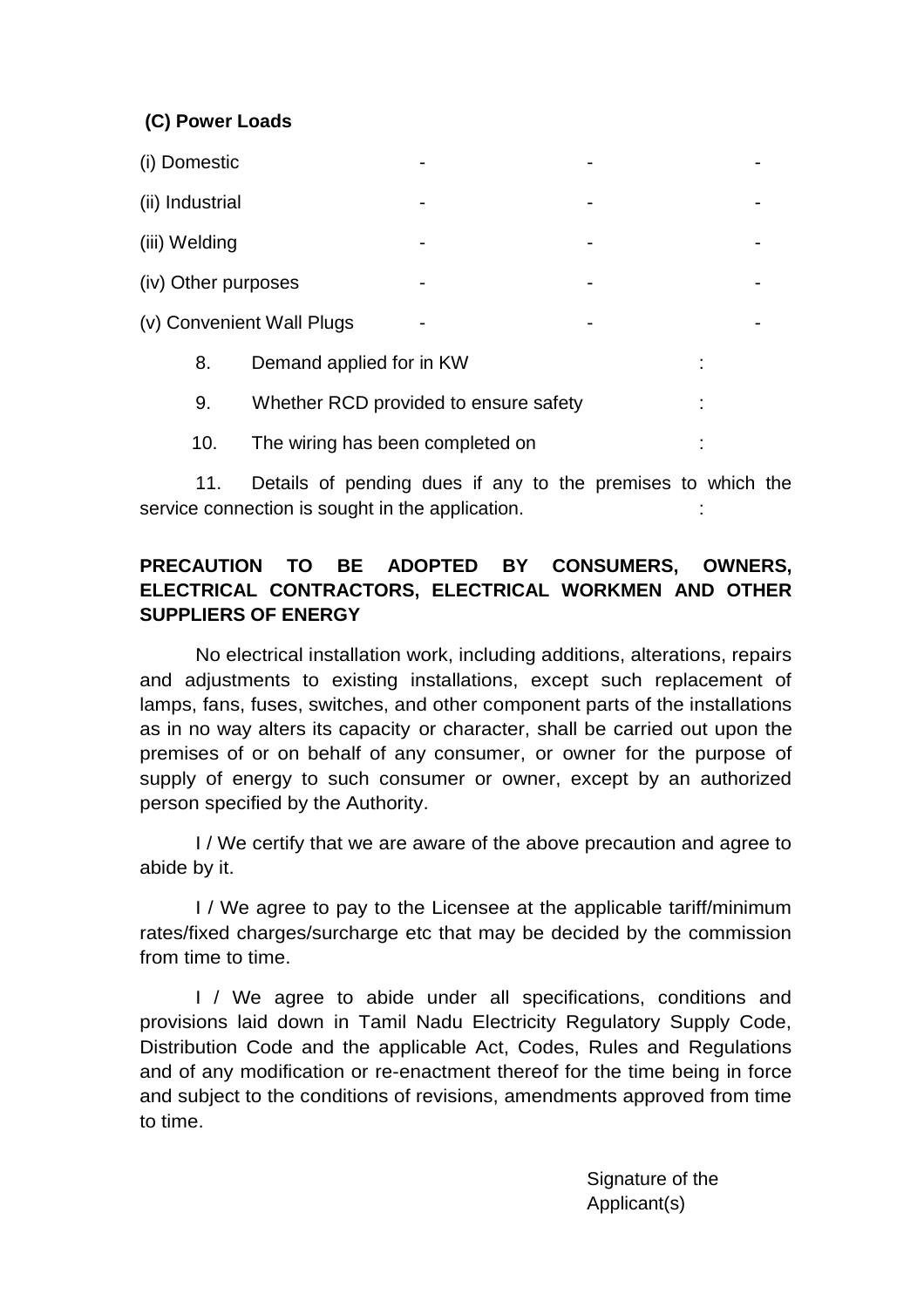#### Place

Date

Note: The application shall be accompanied with the following documents:

- (i) Certified copy of Proof of ownership such as sale deed /Partition deed/gift settlement/allotment letter/computer patta /ownership certificate issued by revenue department officials/ court judgment or recent property tax receipt.
- (ii) In case of joint property, certified copies of proof of ownership along with parent documents specified in note (i) above and consent letters from co-owners. If consent letter is not produced, an indemnity bond with enhanced security deposits.
- (iii) If the applicant is not owner, consent letter from owner in FORM No.5 or valid proof of occupancy and indemnity bond in FORM No.6

## **FOR LICENSEE'S USE ONLY**

#### **ACKOWLEDGEMENT**

| Applicant(s)' name |  |
|--------------------|--|
| Address            |  |
| Date of receipt    |  |
| Reference No.      |  |
| Category of Supply |  |

Signature and seal of Distribution Licensee

Name and designation.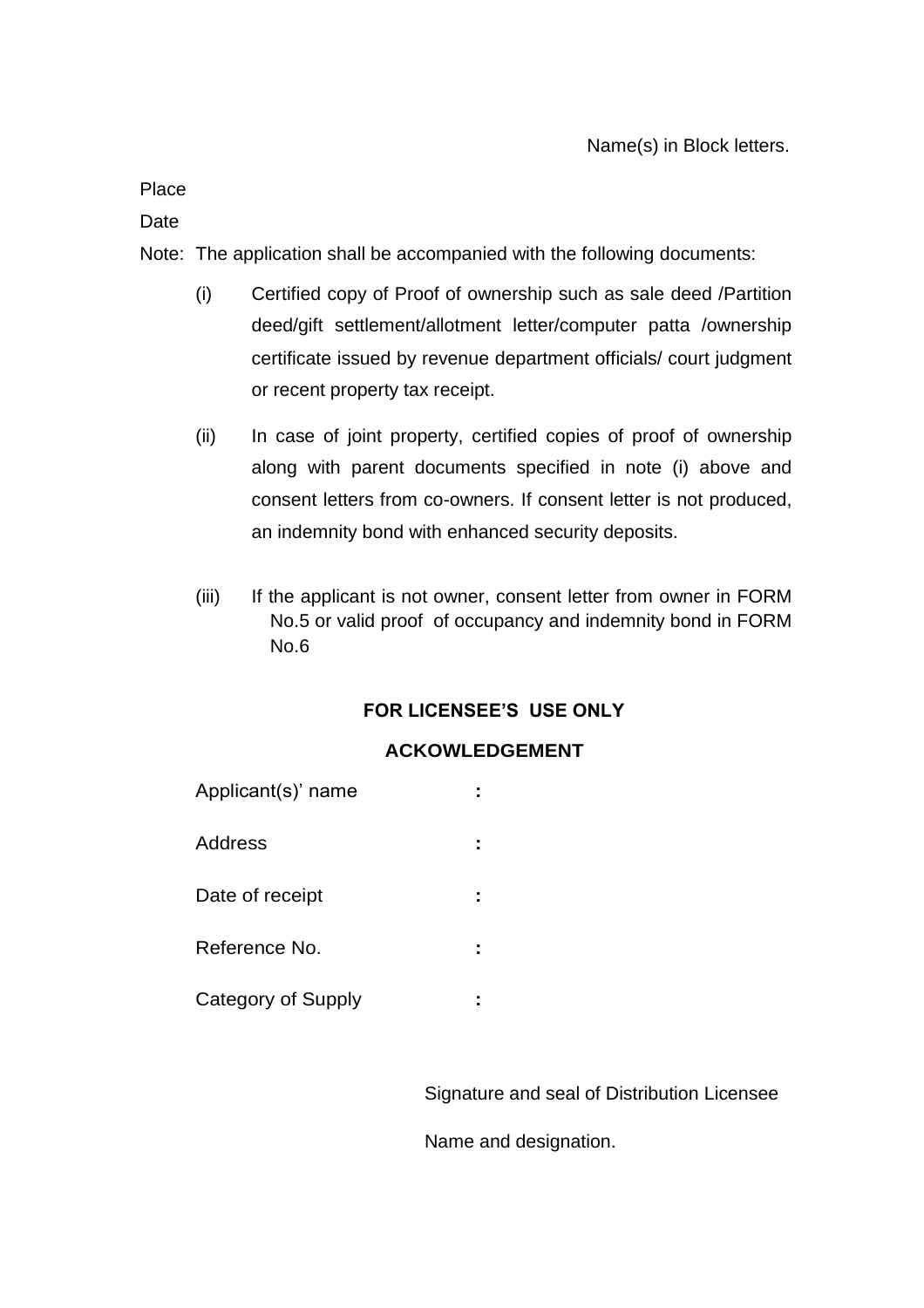#### **(b) after FORM I as so substituted, the following Form shall be inserted, namely:-**

## **"FORM IA**

## **Application Form for Temporary Service Connection**

**FORM OF REQUISITION FOR TEMPORARY SUPPLY ( SINGLE PHASE / THREE PHASE)**

 **[Refer clause 27(3)]**

To

The Designated Engineer

(Address of the Licensee)

Applicant(s)'

Photo(s)

Sir,

| energy,                         | temporarily | for | the |  | purpose |        |
|---------------------------------|-------------|-----|-----|--|---------|--------|
|                                 |             |     |     |  |         | to the |
| premises hereinafter described. |             |     |     |  |         |        |

(Note: This undertaking does not preclude a separate written contract being entered into, if so desired by the Licensee or the consumer.)

2. I / We agree to pay for said energy, service connection and other dues including the deposit of such security, meter rent, as may be demanded in accordance with the scale of rates prescribed under Tamil Nadu Electricity Distribution Code, Supply Code, notifications and orders issued in this regard by Tamil Nadu Electricity Regulatory Commission.

3. I/ We wish to be charged under Tariff ………… under schedule of the TNERC tariff order in force.

4. I/ We agree to take supply for ……………. Months / Years and utilize the energy in the premises described hereunder or outside the premises for my bonafide use.

5. In case, I sell or otherwise dispose of the property / vacate the premises while the supply is continued, I agree to give one month notice in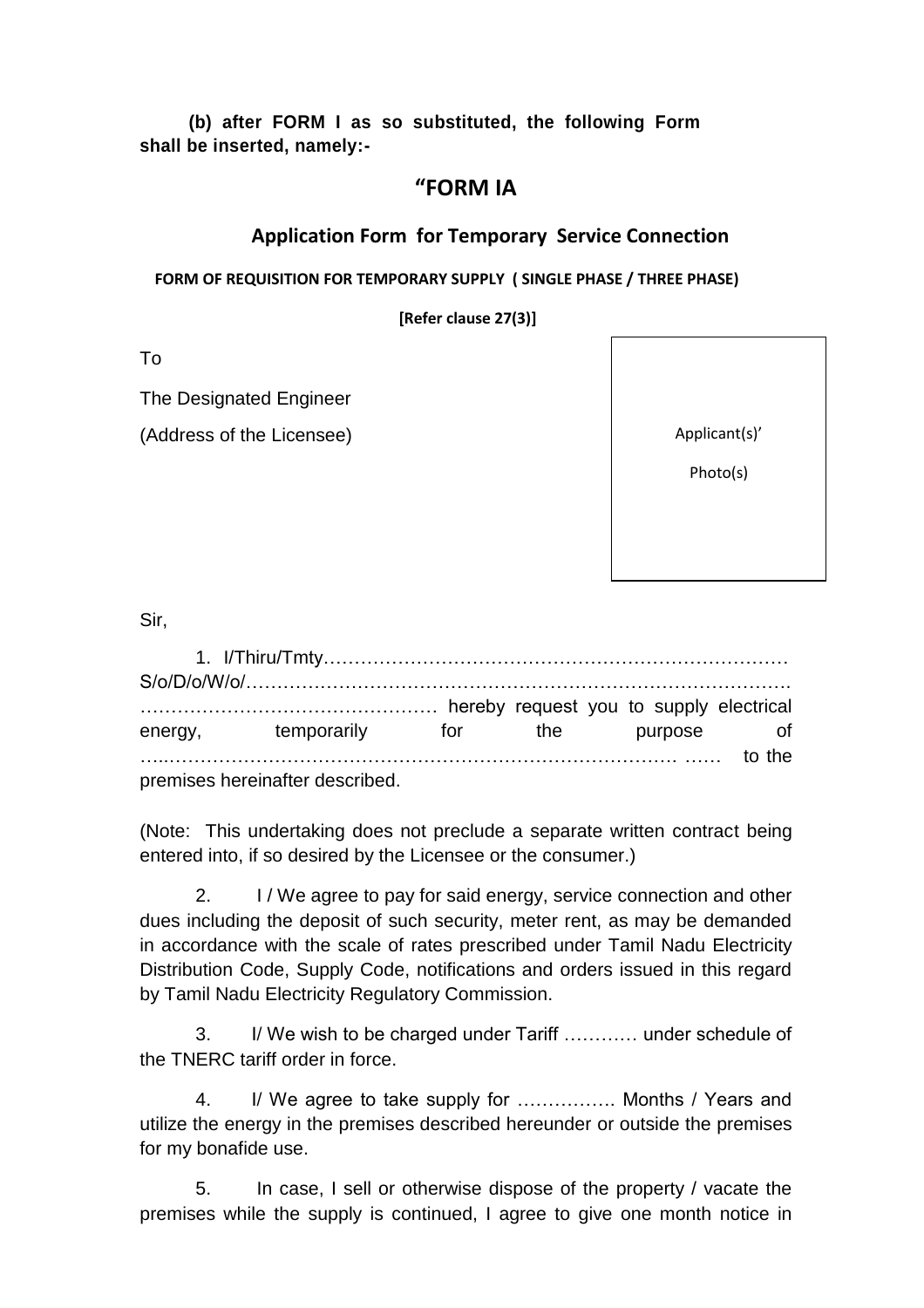writing and pay all the arrears to the Licensee, failing which , I hold myself responsible for the energy consumed in the premises for the entire period of Temporary supply availed . If any due arises in this service connection, I agree to include such dues in my existing service connection No: ……(if available)

# 6. **Ownership and location of the premises** a. SF No./ Door No. : b. Street c. Town / village d. Land mark of premises e. Taluk f. District g. Owned by (Name in Block letters) : h. Tenanted by (Name in block letters)  $\cdot$ : i. Applicant(s)' correspondence address : 7. **Description of the premises** a. Plot area : the state of the state of the state of the state of the state of the state of the state of the state of the state of the state of the state of the state of the state of the state of the state of the state of b. Total building area/Floor area of all floors c. Number of the Floors to be constructed : (Basement /stilt /ground floor/other Floors to be furnished in detail ) d. Whether the approval is obtained for above mentioned floors and construction : e. Whether copy of approved plan is enclosed : f. Total height of the proposed building (If height is more than 15 meters, approval from Electrical Inspectorate should be obtained) g. Whether Gen set / Lift is proposed to be erected (If yes , approval from Electrical Inspectorate to be obtained) h. Any HT/LT line is passing inside or adjacent to the premise : (If yes , building should be constructed with adequate safe clearance as per the Safety Regulations in force or otherwise the lines should be got deviated at the cost of Applicant , subject to feasibility) 8. Whether the Service connection is required permanently after the period of temporary service connection is over :

If No, (i) Purpose of Temporary supply requested :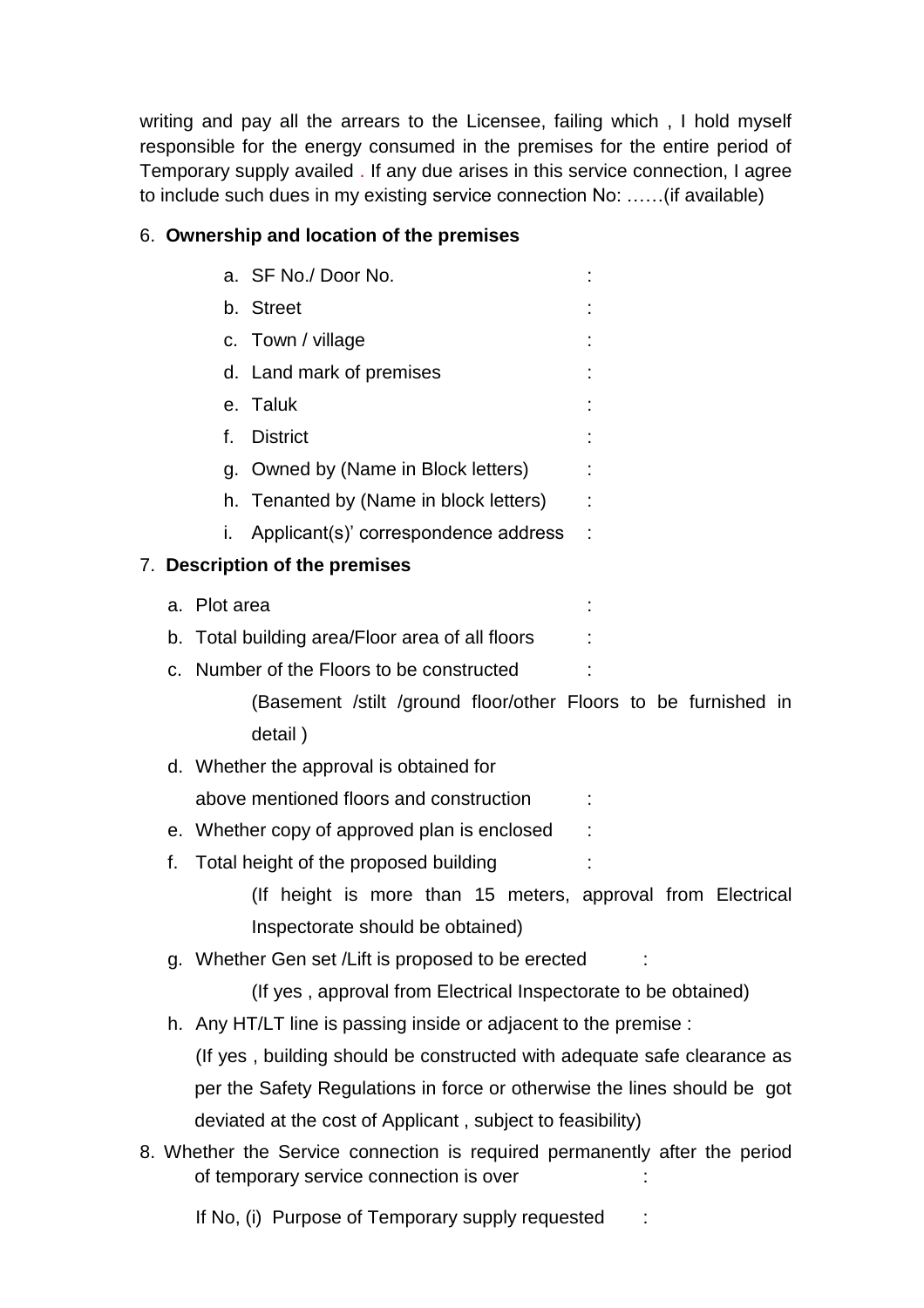#### (ii) Period of Temporary supply required :

#### 9. **Details of Loads to be Connected:**

| (A) Lighting                |                             | <b>Number of</b>                      | <b>Wattage of</b>                                                                                  | <b>Total</b> |
|-----------------------------|-----------------------------|---------------------------------------|----------------------------------------------------------------------------------------------------|--------------|
|                             |                             | <b>Points</b>                         | points                                                                                             | wattage      |
| (i) Lights                  |                             |                                       |                                                                                                    |              |
| (ii) Fans                   |                             |                                       |                                                                                                    |              |
| (iii) Convenient wall plugs |                             |                                       |                                                                                                    |              |
| (B) Power Loads             |                             |                                       |                                                                                                    |              |
| (i) Motors                  |                             |                                       |                                                                                                    |              |
| (ii) Welding                |                             |                                       |                                                                                                    |              |
| (iii) Cutting machine       |                             |                                       |                                                                                                    |              |
| (iv) Portable appliances    |                             |                                       |                                                                                                    |              |
| (v) Lifts/elevators         |                             |                                       |                                                                                                    |              |
| (vi) Other apparatus        |                             |                                       |                                                                                                    |              |
|                             | (vii) Convenient Wall Plugs |                                       |                                                                                                    |              |
| 10.                         |                             | Demand applied for in KW              |                                                                                                    |              |
| 11.                         |                             | Whether RCD provided to ensure safety |                                                                                                    |              |
| 12.                         |                             | The wiring has been completed on      |                                                                                                    |              |
| 13.                         | application.                |                                       | Details of pending dues if any to the premises<br>to which the service connection is sought in the |              |

## **PRECAUTION TO BE ADOPTED BY CONSUMERS, OWNERS, ELECTRICAL CONTRACTORS, ELECTRICAL WORKMEN AND OTHER SUPPLIERS OF ENERGY**

No electrical installation work, including additions, alterations, repairs and adjustments to existing installations, except such replacement of lamps, fans, fuses, switches, and other component parts of the installations as in no way alters its capacity or character, shall be carried out upon the premises of or on behalf of any consumer, or owner for the purpose of supply of energy to such consumer or owner, except by an authorized person specified by the Authority.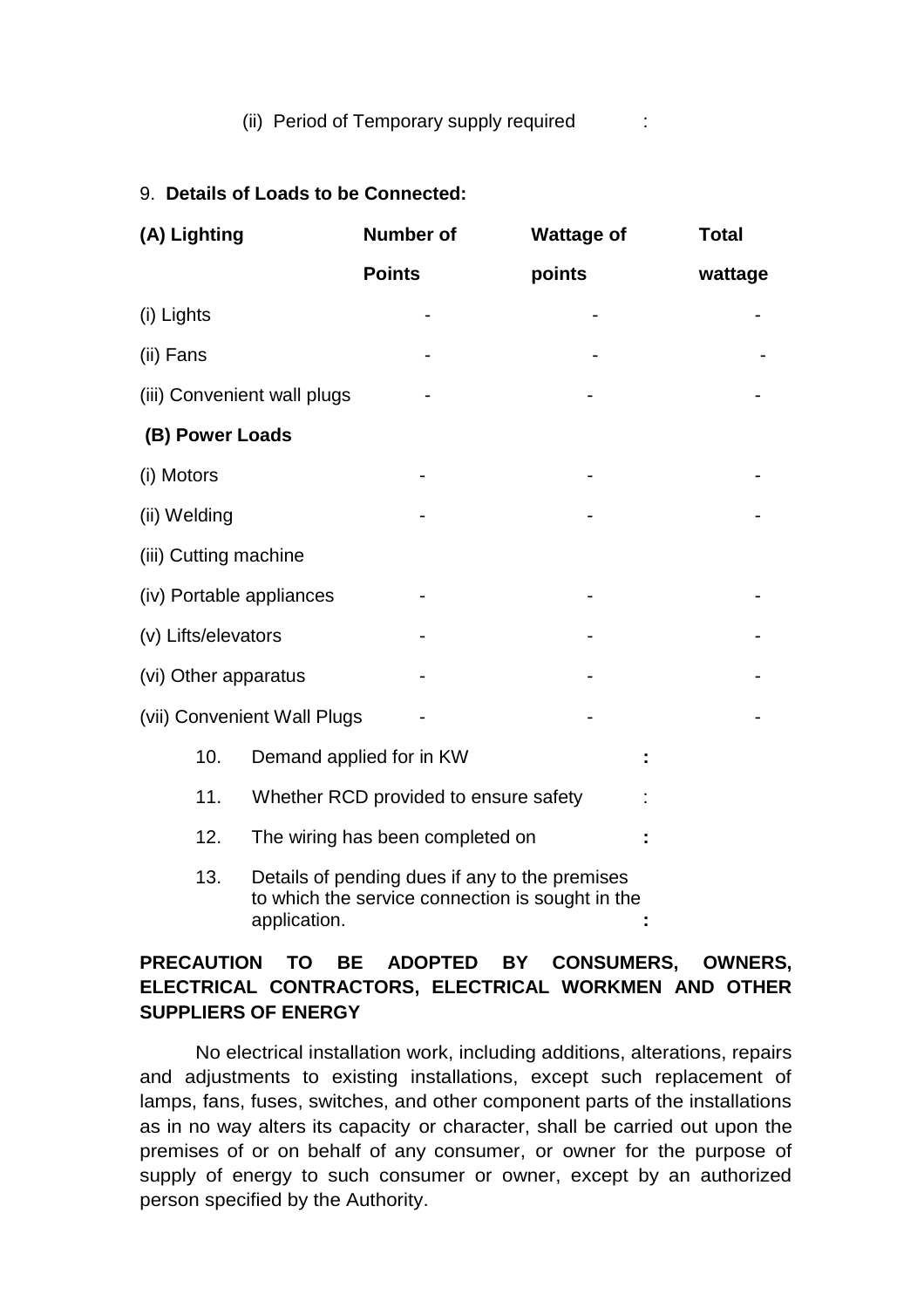I / We certify that we are aware of the above precaution and agree to abide by it.

I / We agree to pay to the Licensee at the applicable tariff/minimum rates/fixed charges/surcharge etc that may be decided by the commission from time to time.

I / We agree to abide under all specifications, conditions and provisions laid down in Tamil Nadu Electricity Regulatory Supply Code, Distribution Code and the applicable Act, Codes, Rules and Regulations and of any modification or re-enactment thereof for the time being in force and subject to the conditions of revisions, amendments approved from time to time.

> Signature of the Applicant(s)

Name(s) in Block letters.

Place

**Date** 

Note: The application shall be accompanied with the following documents:

- (i) Certified copy of Proof of ownership such as sale deed /Partition deed/gift settlement/allotment letter/computer patta/ownership certificate issued by revenue department officials/ court judgment or recent property tax receipt.
- (ii) In case of joint property, certified copies of proof of ownership along with parent documents specified in note (i) above and consent letters from co-owners. If consent letter is not produced, an indemnity bond with enhanced security deposits.
- (iii) If the applicant is not owner, consent letter from owner in FORM No.5 or valid proof of occupancy and indemnity bond in FORM No.6
- (iv) Plan approval with area earmarked for installing transformer,in case of floor area of 900 square meter and above or the demand exceeds 112KW as per sub regulation 29 (11) of Distribution Code OR

Plan approval with area earmarked for establishment of Sub Station, in case of demand / area exceeds the limit as specified in sub regulation 29 (12) of Distribution Code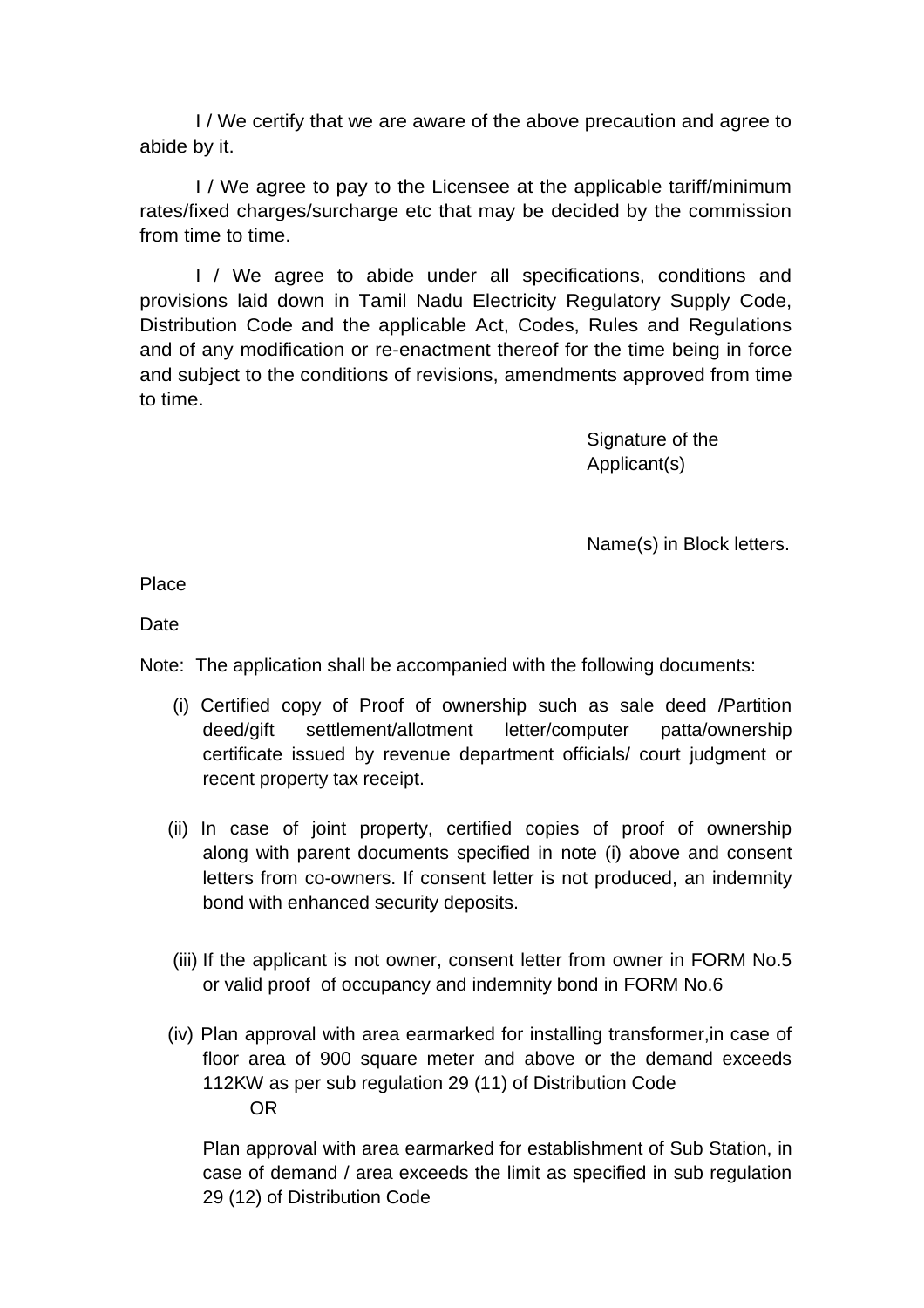#### **FOR LICENSEE'S USE ONLY**

## **ACKOWLEDGEMENT**

| Applicant(s)' name |  |
|--------------------|--|
| Address            |  |
| Date of receipt    |  |
| Reference No.      |  |
| Category of Supply |  |

Signature and seal of Distribution Licensee Name and designation.

## **(By order of the Tamil Nadu Electricity Regulatory Commission)**

 **(S.Chinnarajalu) Secretary**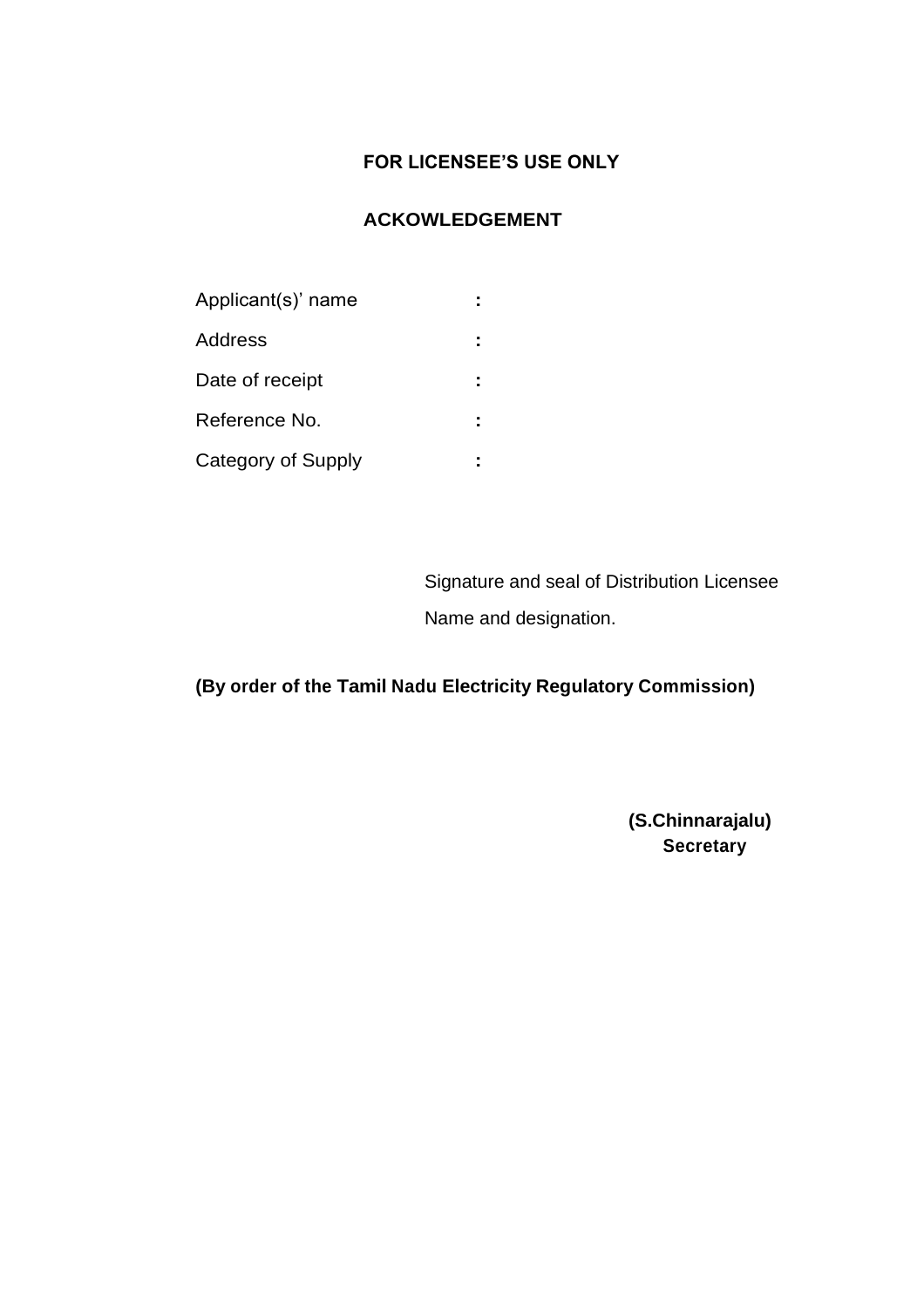## **EXPLANATORY STATEMENT**

In order to ensure that the safety norms and regulations mandated in the CEA regulations such as provision of Residual Current Device inside the premises of consumers and production of necessary approval from Electrical Inspector are to be specifically provided in the Distribution Code for creating awareness among the consumers and for effective implementation to ensure public safety against electric shock and fire hazards. Further the expression 'authority' needs to be defined with clarity.

The LT application needs to be provisioned for joint application by the coowners as the present format is suitable only for a single applicant.

To define the conditions for metering point location in HT service to make it more practicable so as to ensure that the licensee is able to reach the location easily during surprise inspection.

There being exclusive conditions for Temporary supply, the specific requirements to provide space and other provisions for erection of Transformer or Substation need to be made more specific to the applicant at the initial stage itself and for that purpose it is proposed to prescribe a separate format for the said category.

The monthly minimum charges to be paid in regard to supply availability notice period has to be made specific to avoid ambiguity.

The amendment seeks to address the above issues.

#### **(By order of the Tamil Nadu Electricity Regulatory Commission)**

 **(S.Chinnarajalu) Secretary**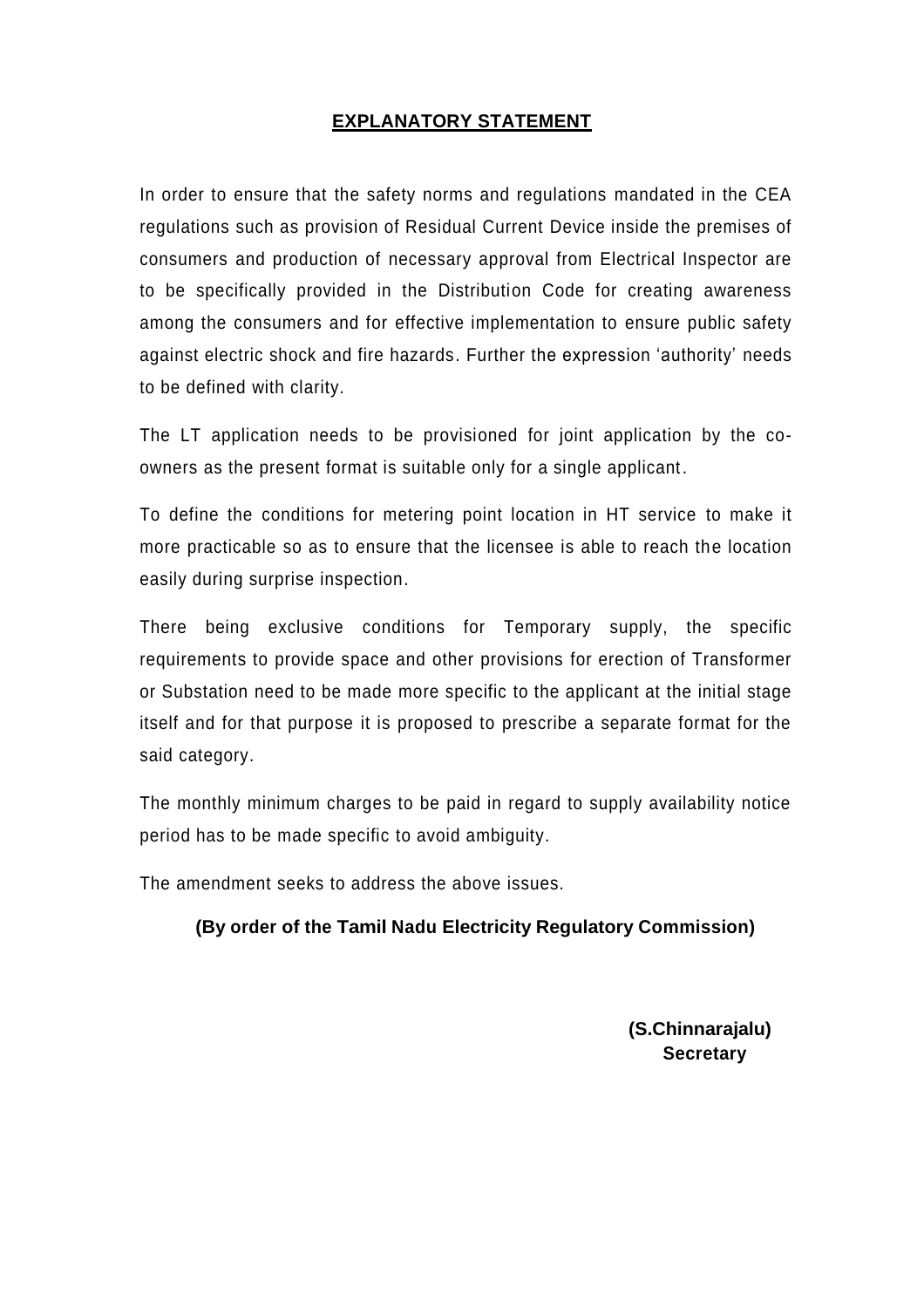| S.No. | <b>Existing regulation</b>                                                                                                                                                                                                                                                     | <b>Amendment Proposed</b>                                                                                                                                                                                                                                                                                                              |
|-------|--------------------------------------------------------------------------------------------------------------------------------------------------------------------------------------------------------------------------------------------------------------------------------|----------------------------------------------------------------------------------------------------------------------------------------------------------------------------------------------------------------------------------------------------------------------------------------------------------------------------------------|
| 1.    | 2. Definitions                                                                                                                                                                                                                                                                 | <b>Definitions</b><br>2.                                                                                                                                                                                                                                                                                                               |
|       | (1)<br><b>XXX</b>                                                                                                                                                                                                                                                              | (1)<br><b>XXX</b>                                                                                                                                                                                                                                                                                                                      |
|       | (a)<br><b>XXX</b>                                                                                                                                                                                                                                                              | (a)<br><b>XXX</b><br>(aa) "Authority" means the Central<br>Electricity - Authority referred to in sub<br>section $(1)$ of Section 70 of Electricity<br>Act 2003                                                                                                                                                                        |
|       | (b)<br><b>XXX</b>                                                                                                                                                                                                                                                              | (b)<br><b>XXX</b>                                                                                                                                                                                                                                                                                                                      |
| 2.    | 27. Requisitions for Supply of<br><b>Energy</b>                                                                                                                                                                                                                                | 27. Requisitions for Supply of Energy                                                                                                                                                                                                                                                                                                  |
|       | (3). The application for HT<br>supply shall be in Form 4.<br>Application for LT service<br>connection<br>(other than<br>Agriculture and Hut), LT<br>Agricultural<br>service<br>connection and LT Hut<br>service connection shall be<br>in FORM- 1,2, and 3 of<br>respectively. | $(3)$ The application for HT service<br>connection shall be in FORM-4.<br>Application for LT service connection<br>(other than<br>Temporary supply,<br>Agriculture and Hut), Temporary<br>service connection, LT Agriculture<br>service connection and LT Hut service<br>connection shall be in FORM - 1, 1A,<br>2 and 3 respectively. |
|       | Note:<br><b>XXX</b>                                                                                                                                                                                                                                                            | Note:<br><b>XXX</b>                                                                                                                                                                                                                                                                                                                    |

## **STATEMENT SHOWING EXISTING PROVISION AND PROVISION AS AMENDED**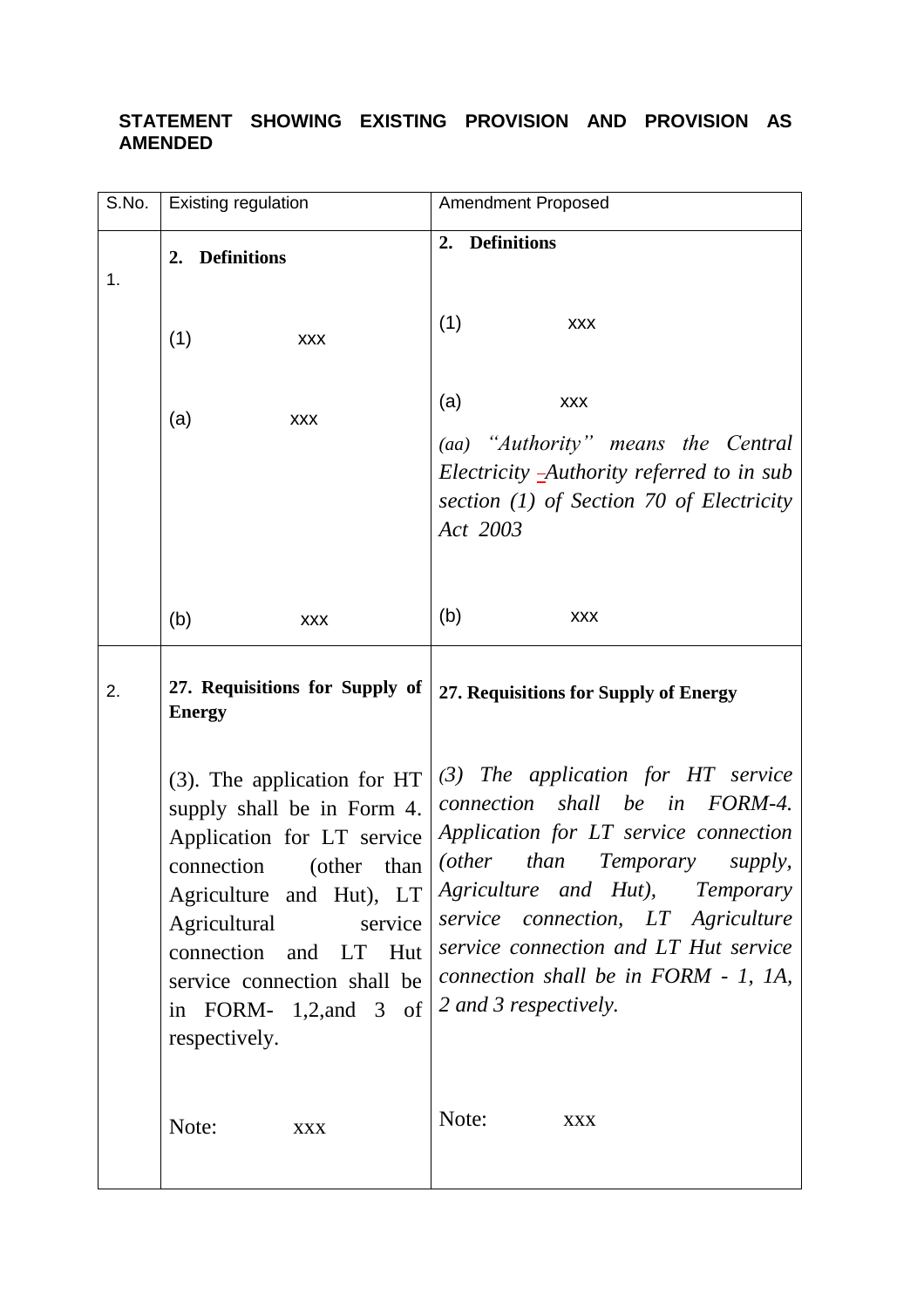| 3. | 27. Requisitions for Supply of<br><b>Energy</b> | 27. Requisitions for Supply of Energy                                        |
|----|-------------------------------------------------|------------------------------------------------------------------------------|
|    |                                                 | (11)<br><b>XXX</b>                                                           |
|    | (11)<br><b>XXX</b>                              | 11-A Where the requisition for supply is                                     |
|    |                                                 | for a multi storeyed building, the                                           |
|    |                                                 | applicant shall enclose the planning                                         |
|    |                                                 | permission with the application. The                                         |
|    |                                                 | Licensee shall verify the height of the                                      |
|    |                                                 | building from the planning permission                                        |
|    |                                                 | enclosed by the applicant. Physical                                          |
|    |                                                 | measurement is not necessary. If the                                         |
|    |                                                 | height of the multi storeyed building is                                     |
|    |                                                 | more than 15 meters as given in the                                          |
|    |                                                 | planning permission, necessary                                               |
|    |                                                 | approval from the Electrical Inspector                                       |
|    |                                                 | in compliance with CEA (Measures                                             |
|    |                                                 | relating to Safety and Electric Supply)                                      |
|    |                                                 | Regulations 2010, shall be furnished.                                        |
|    |                                                 | $11-B$ (i) Every electrical installation of                                  |
|    |                                                 | low voltage of single phase with 240V                                        |
|    |                                                 | and medium voltage of three phase $\sqrt{ }$                                 |
|    |                                                 | four wire system with 415V shall be                                          |
|    |                                                 | controlled by a Residual Current                                             |
|    |                                                 | operated Device (RCD), whose rated                                           |
|    |                                                 | residual operating current shall not<br>exceed 30 milliampere for protection |
|    |                                                 | electric shock,<br>against<br>$\mathfrak{SO}% _{k}(G)$<br>$\iota$<br>as      |
|    |                                                 | disconnect the supply on the occurrence                                      |
|    |                                                 | of earth fault or leakage of current.                                        |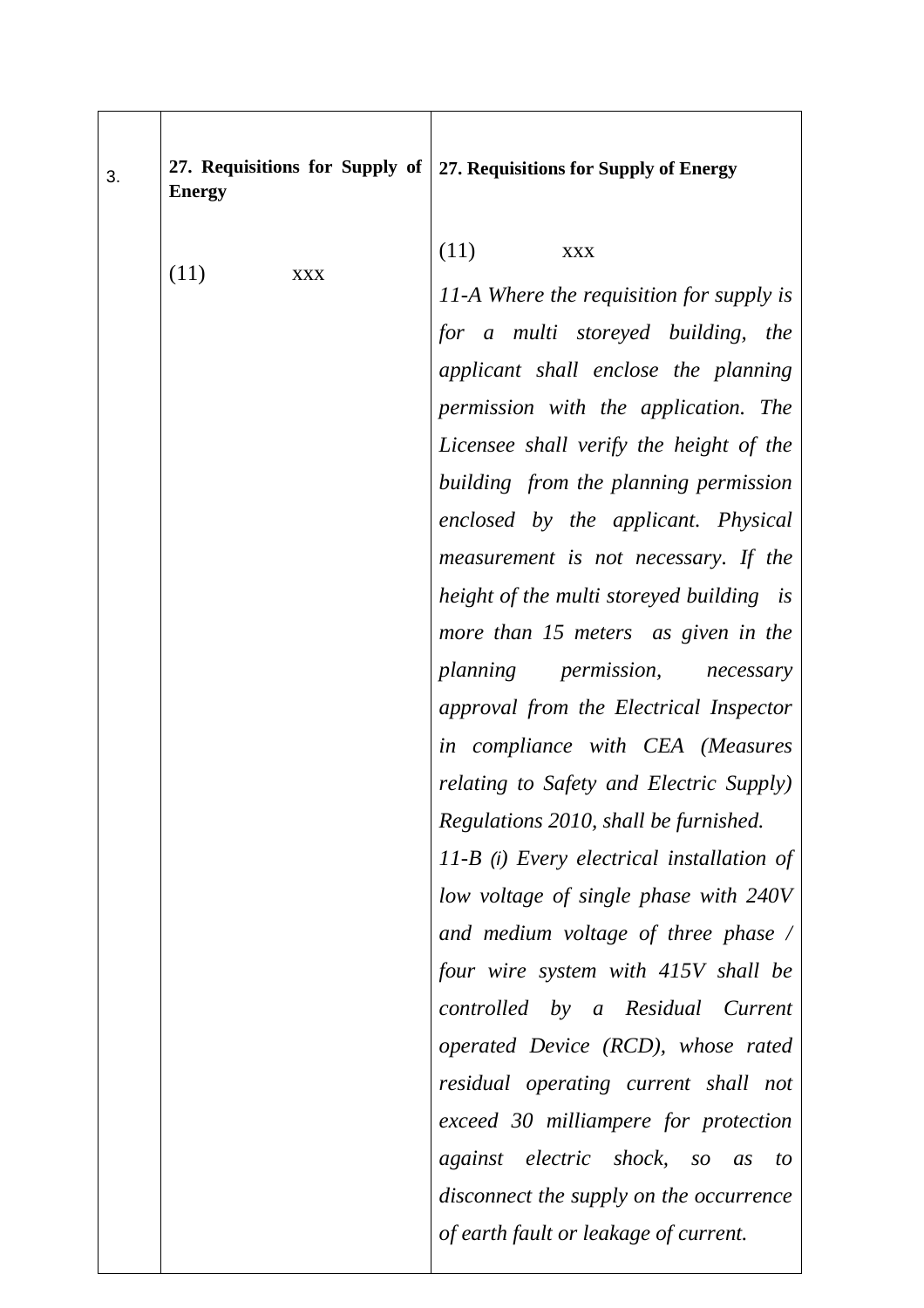*(ii) In the case of installations having large number of motors, equipment, appliances of loads totalling above 10 kW, one common RCD at the point of commencement of supply with rated residual operating current of 300 milliampere for protection against electrical fire shall be provided, in addition to RCD of not exceeding 30 milliampere rating for protection against electric shock.*

*(iii) An installation, where there are a large number of loads giving rise to a sum of permissible leakage currents exceeding 30 milliampere, shall be subdivided into circuits to avoid nuisance tripping and each sub-divided circuit shall be provided with an independent RCD with leakage current sensitivity rating not exceeding 30 milliampere at appropriate location.*

*Explanation- 1. RCD is a generic term which covers the various types of RCCBs, RCBOs etc. Residual Current operated Circuit Breaker (RCCB), Residual Current operated Circuit Breaker with integral Overcurrent protection (RCBO). RCCB is also called as RCB for convenience (RCCB/RCB)*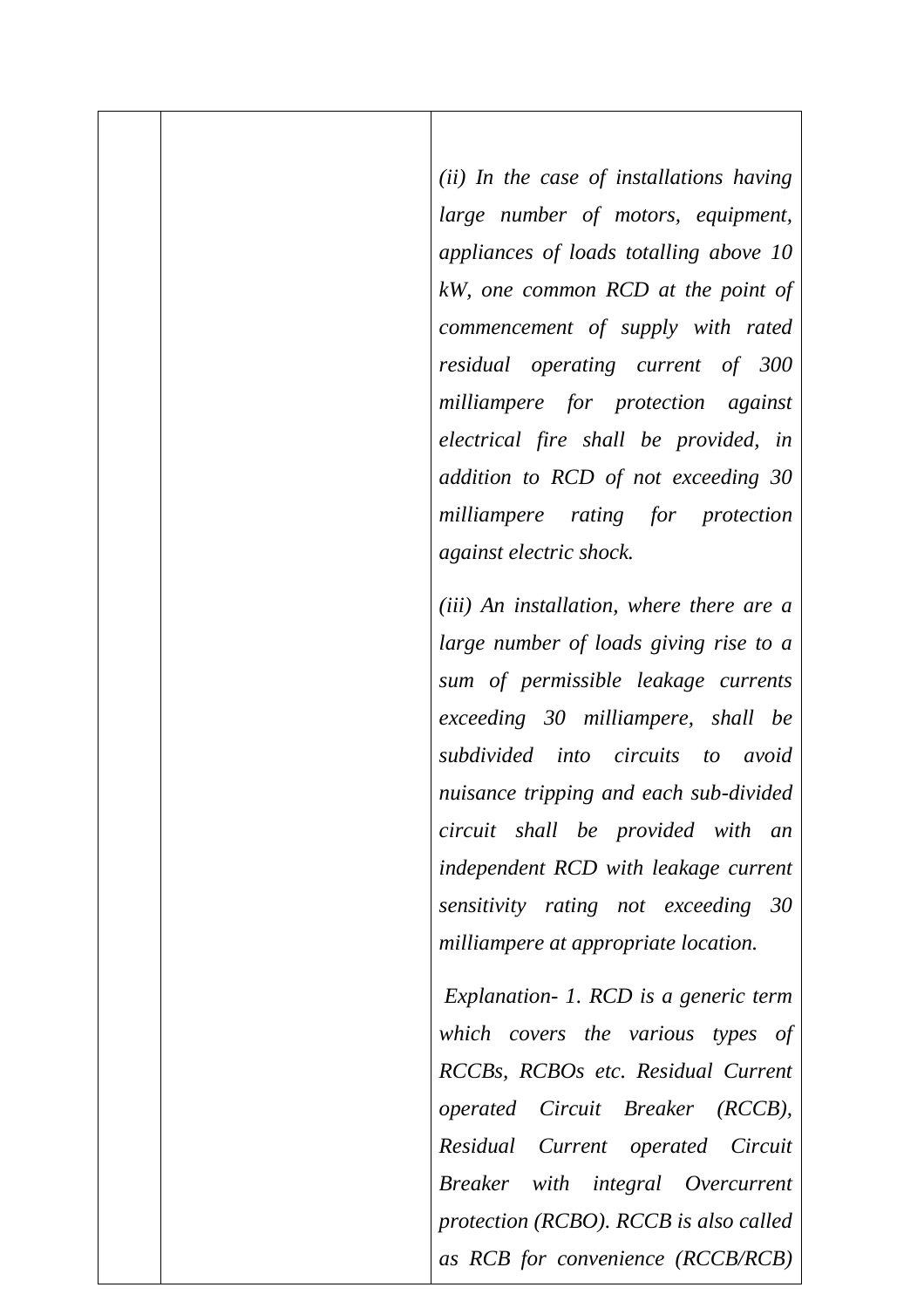|    |                                                                                                                                                                                                                                                                                                                                                                                                                          | The term earth leakage circuit breaker<br>(ELCB) is not used in Standards.                                                                                                                                                                                                                                                                                                                                                                                                                                                                   |
|----|--------------------------------------------------------------------------------------------------------------------------------------------------------------------------------------------------------------------------------------------------------------------------------------------------------------------------------------------------------------------------------------------------------------------------|----------------------------------------------------------------------------------------------------------------------------------------------------------------------------------------------------------------------------------------------------------------------------------------------------------------------------------------------------------------------------------------------------------------------------------------------------------------------------------------------------------------------------------------------|
| 4. | 29. Service Lines Regulation 29<br>(11)<br>storied building<br>In<br>sufficient space shall be<br>made available free of cost<br>to the Licensee for installing<br>switchgears<br>transformers,<br>etc., in addition to the space<br>requirements stated below.                                                                                                                                                          | 29. Service Lines Regulation 29 (11)<br>In storeyed building and for any<br>building / premises requiring $LT$ service<br>$connection(s)$ having either (a) total<br>floor area of 900 square meter and<br>above (excluding the stilt floor /<br>basement floor) or (b) the total demand<br>of all the LT services in the building<br>exceeds 112kW, sufficient space shall be<br>made available free of cost to the                                                                                                                         |
|    | electrical<br>(i)<br>(a)<br>an<br>room with RCC roof having<br>clear floor area 6 meters x 4<br>with<br>vertical<br>meters<br>a<br>clearance of 2.75<br>meters<br>locking<br>facility,<br>with<br>exhaust fans and adequate<br>size of cable duct, shall be<br>provided at the ground floor<br>within<br>the<br>consumer<br>premises of storied buildings<br>nearer to the main entrance<br>for installing floor mounted | Licensee for installing transformers,<br>switchgears etc., as stated below:<br>an electrical room with RCC<br>$\left( a\right)$<br>roof having clear floor area 6 meters x<br>4 meters with a vertical clearance of<br>with locking facility,<br>2.75<br>meters<br>exhaust fans and adequate size of cable<br>duct, shall be provided at the ground<br>floor within the consumer premises of<br>storeyed buildings nearer to the main<br>entrance for installing floor mounted<br>distribution transformer and associated<br>switchgear (or) |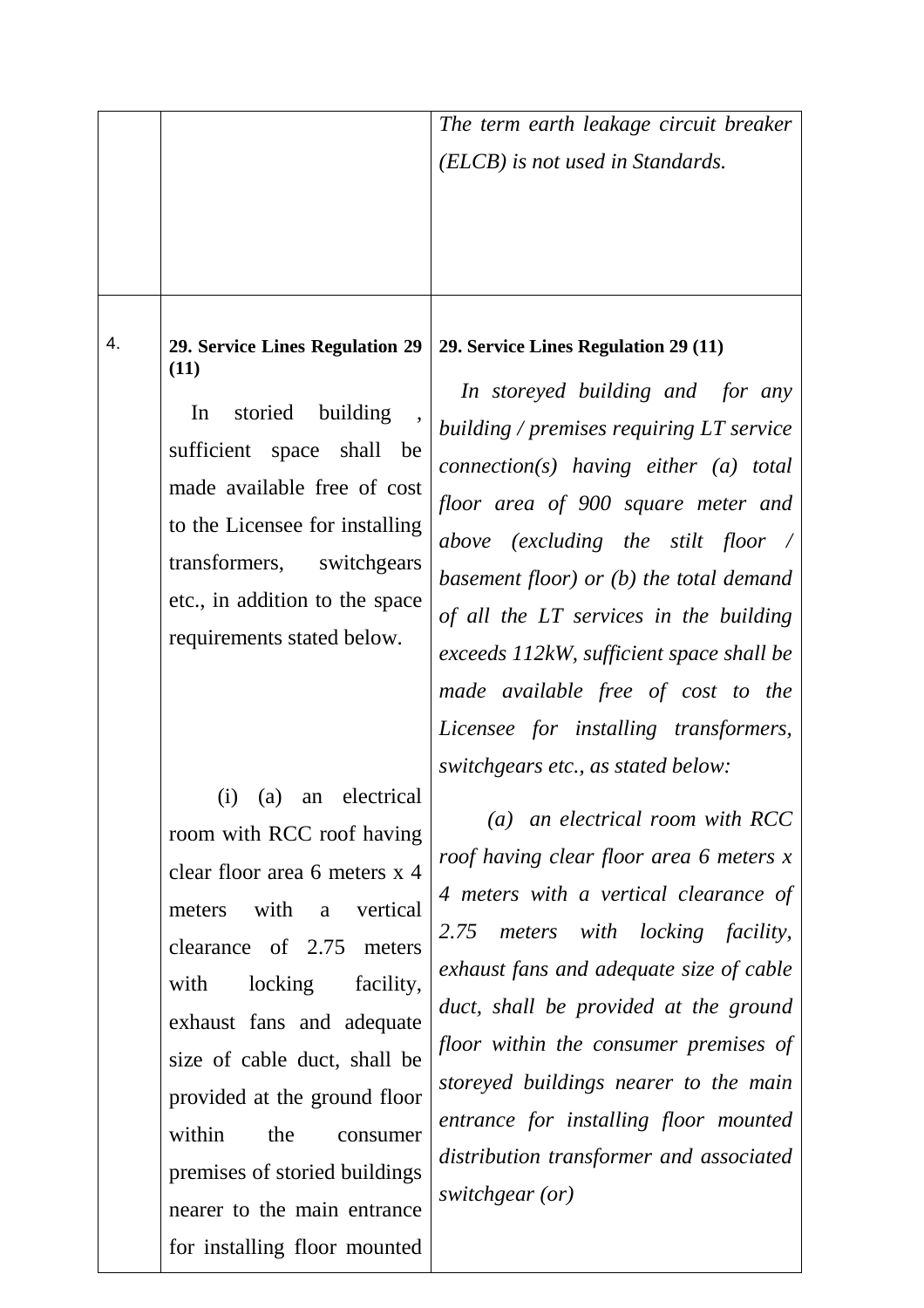|    | distribution transformer and                                                                                                                                                                                                                                                  |                                                                                                                                                                                                                                                                                                                                                                                                                                                             |
|----|-------------------------------------------------------------------------------------------------------------------------------------------------------------------------------------------------------------------------------------------------------------------------------|-------------------------------------------------------------------------------------------------------------------------------------------------------------------------------------------------------------------------------------------------------------------------------------------------------------------------------------------------------------------------------------------------------------------------------------------------------------|
|    | associated switchgear or<br>(b) a clear space of $10$                                                                                                                                                                                                                         | (b) a clear space of 10 metre $x$ 4<br>metre or 5 metre $x$ 5 metre open to the<br>sky for double pole structure or 4 meter                                                                                                                                                                                                                                                                                                                                 |
|    | metre x 4 metre or 5 metre x<br>open to the sky<br>5 metre<br>shall be provided within the<br>premises<br>consumer<br>preferably<br>the<br>main<br>at<br>installing<br>for<br>entrance<br>mounted<br>structure<br>distribution transformer and<br>associated switchgears, and | x 4 meter open to sky for single pole<br>structure according to site and load<br>conditions, shall be provided within the<br>consumer premises preferably at the<br>main entrance for installing structure<br>or plinth/concrete pillar<br>mounted<br>mounted distribution transformer and<br>associated switchgears. In case of<br>concrete/plinth mounted arrangement,<br>such mounting arrangement shall be<br>carried out by the applicant at his cost. |
| 5. | <b>Regulation 29 (12)</b>                                                                                                                                                                                                                                                     | <b>Regulation 29 (12)</b>                                                                                                                                                                                                                                                                                                                                                                                                                                   |
|    |                                                                                                                                                                                                                                                                               |                                                                                                                                                                                                                                                                                                                                                                                                                                                             |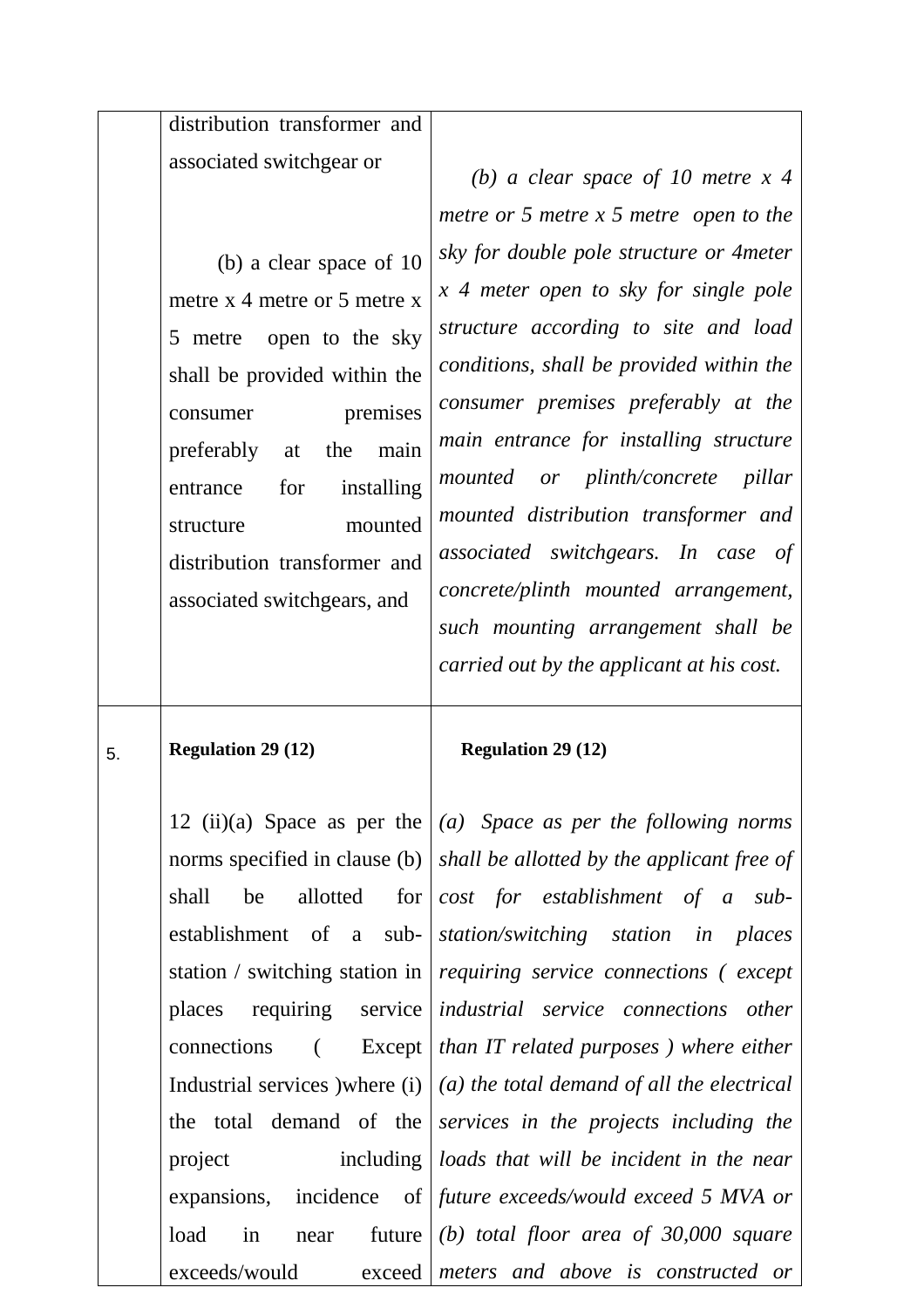5MVA (ii) the total area of construction/area that would be constructed in the near future is of 30000 sq.mt and above (excluding the stilt floor/basement floor )

(b)The requirement of land for establishment of substations shall not exceed the limit given below.

| Voltage                      | <b>Land Requirements</b>             |         |
|------------------------------|--------------------------------------|---------|
| level of<br>the              | in Sq.mts.                           |         |
| $sub-$                       |                                      |         |
| station                      |                                      |         |
|                              | Normal                               | Compact |
|                              | sub-                                 | sub-    |
|                              | station                              | station |
| 33 kV<br>Sub-<br>station     | 850<br>(indoor)<br>3160<br>(outdoor) | 400     |
| 110<br>kV<br>sub-<br>station | 4000<br>(outdoor)                    | 1050    |
| 230 kV<br>$sub-$<br>station  | 16000<br>(outdoor)                   | 1750    |
|                              |                                      |         |

(c) The area earmarked for establishment of sub-station shall be specifically shown *proposed to be constructed (excluding the stilt floor / basement floor).*

*(b)The requirement of land for establishment of sub-stations shall be the minimum limit with configuration given below:* 

| Voltage   | Land Requirements in |              |
|-----------|----------------------|--------------|
| level of  | Sq.mts.              |              |
| the sub-  |                      |              |
| station   | <b>Normal</b>        | Compact      |
|           | $sub-$               | $sub-$       |
|           | station              | station      |
|           |                      |              |
| 33<br>kV  | 850                  | 400 (size of |
| $Sub-$    | (indoor)             | 20x20<br>or  |
| station   |                      | $10x40$ with |
|           | 3160                 | approaches   |
|           | ( <i>outdoor</i> )   |              |
|           |                      | on any two   |
|           |                      | adjacent     |
|           |                      | sides)       |
|           |                      |              |
| 110 kV    | 4000                 |              |
| $sub-$    | ( <i>outdoor</i> )   | 1050         |
| station   |                      |              |
|           |                      |              |
| 230<br>kV | 16000                |              |
| $sub-$    | ( <i>outdoor</i> )   | 1750         |
| station   |                      |              |
|           |                      |              |

*Further, when the developers/owners of the premises apply for additional load / develops additional constructions in phases etc., the above requirement of space for establishment of sub-station shall be applicable for the total load or total area of construction that includes both the existing and additional load / area of construction.*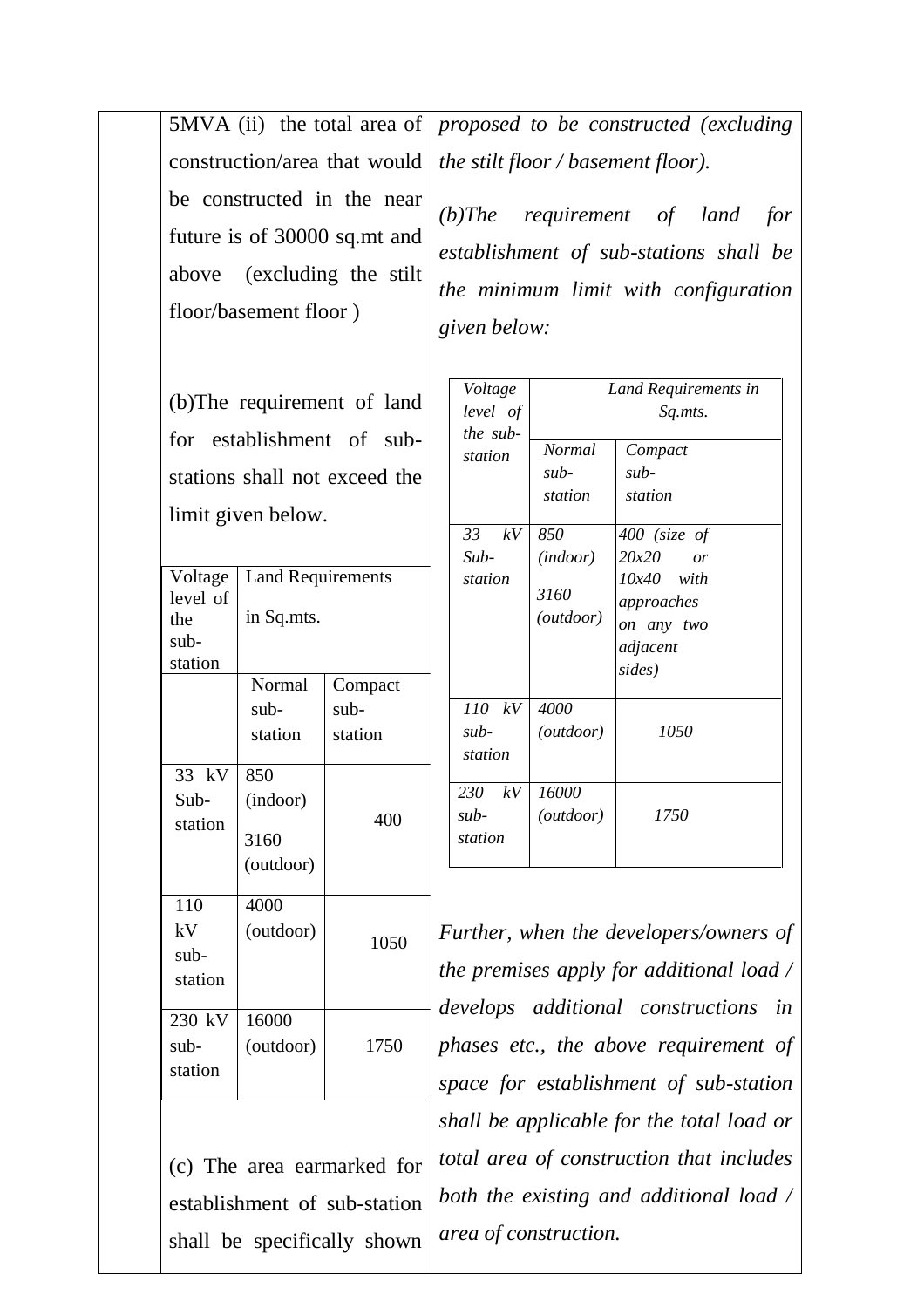in the plan and furnished to the Distribution Licensee by the developers/owners at the time of applying for temporary service connection for construction purpose.

(d) Where the developer/applicant chooses to allot land for a compact sub station, the difference in cost between establishment of a conventional sub station and compact sub station shall be borne by them.

*(c) The area earmarked for establishment of Substation shall be specifically shown in the plan including the areas of constructions and other amenities of the premises along with plot development if any for the future and furnished to the Distribution Licensee by the developers/owners at the time of applying for temporary service connection for construction purposes*

*(d) Where the total demand exceeds /would exceed 5 MVA or the total floor area of 30,000 square meters and above is constructed or proposed to be constructed (excluding the stilt floor / basement floor), the applicant shall allot the land suitable for establishing a conventional outdoor Air Insulated Switchgear (AIS) sub-station. In case the applicant chooses to opt for allotting land suitable for compact substation, etc., other than conventional outdoor AIS sub-station, the applicant shall bear the difference in cost between the Compact Sub-Station and the conventional outdoor AIS Sub-Station. The applicant has to allot the land for establishment of sub-station commensurate with the demand applied or the demand assessed by the licensee,*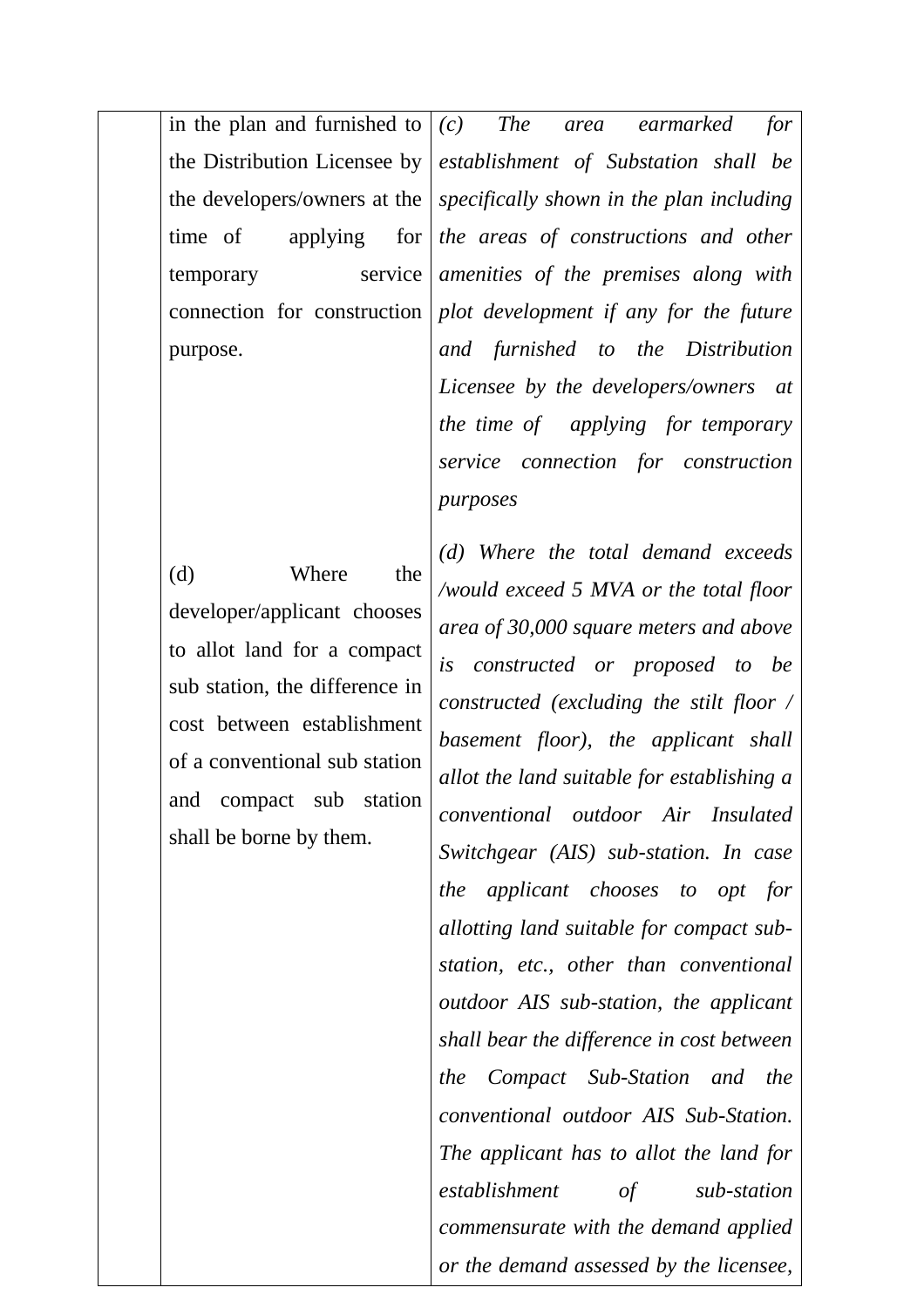|                               | whichever is higher.                             |
|-------------------------------|--------------------------------------------------|
|                               | The Licensee may consider<br>(e)                 |
|                               | establishment of sub stations operating          |
|                               | at various voltage levels commensurate           |
|                               | with the demand as below, in the space           |
|                               | by the<br>provided<br><i>applicants:</i>         |
|                               |                                                  |
|                               | Total demand                                     |
|                               | Voltage level<br>of the sub station              |
|                               | Exceeding 5 MVA but<br>33 kV<br>not above 10 MVA |
|                               | Exceeding 10 MVA but<br>110 kV                   |
|                               | not above 50 MVA                                 |
|                               | 230 kV<br>Exceeding 50 MVA                       |
| Note: (a) in places situated  |                                                  |
| within 60 Kilo Meters from    |                                                  |
| periphery of<br>the<br>the    |                                                  |
| Metropolitan/Corporation      | - Deleted -                                      |
| limit, the licensee<br>may    |                                                  |
| establish the compact sub-    |                                                  |
| station;                      |                                                  |
| (b) in places situated within |                                                  |
| 30 Kilo Meters from the       |                                                  |
| periphery<br>of<br>the        |                                                  |
| Municipality limit,<br>the    |                                                  |
| licensee may establish the    |                                                  |
| compact sub-station; (c) in   |                                                  |
| places situated within 10     |                                                  |
| Kilo Meters from<br>the       |                                                  |
| periphery of the Town         |                                                  |
| Panchayat limit, the licensee |                                                  |
| may establish the compact     |                                                  |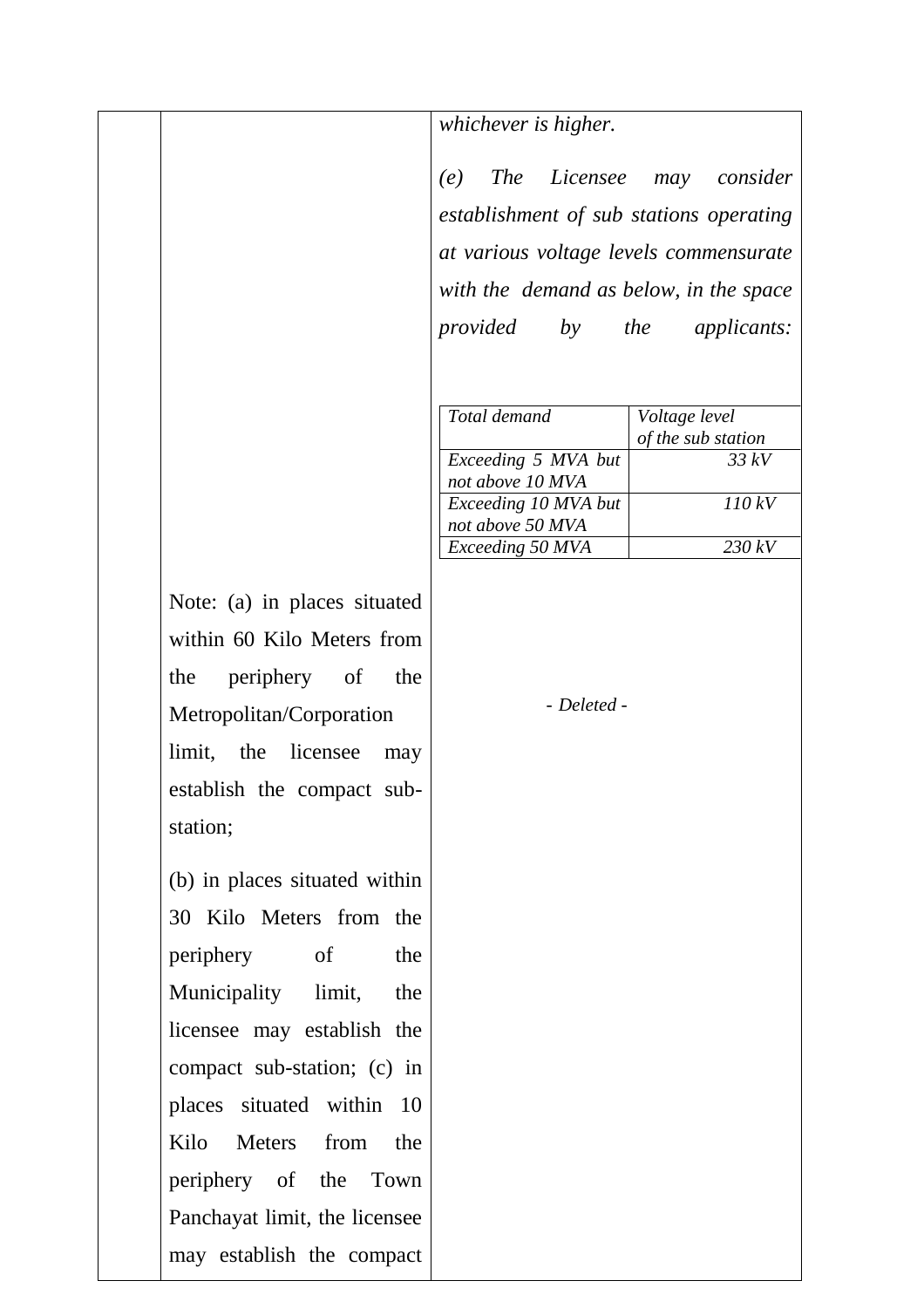|    | sub-station;                                                |                                                                                  |
|----|-------------------------------------------------------------|----------------------------------------------------------------------------------|
|    | (d) in other places, the                                    |                                                                                  |
|    | licensee may establish the                                  |                                                                                  |
|    | sub-station of his choice                                   |                                                                                  |
|    | (e) the land area should have                               |                                                                                  |
|    | the proper approach road                                    |                                                                                  |
|    | at least on any one side of the                             |                                                                                  |
|    | land for easy transporting of                               |                                                                                  |
|    | power transformer (f) the                                   |                                                                                  |
|    | dimension of the land area                                  |                                                                                  |
|    | shall<br>be as<br>the<br>per                                |                                                                                  |
|    | suggestions of the Licensee                                 |                                                                                  |
|    | to the consumer.                                            |                                                                                  |
|    |                                                             |                                                                                  |
|    |                                                             |                                                                                  |
|    |                                                             |                                                                                  |
|    |                                                             |                                                                                  |
| 6. | <b>29. Service Lines</b>                                    | <b>29. Service Lines</b>                                                         |
|    |                                                             |                                                                                  |
|    | 14(b)<br>For<br>outdoor                                     | <b>XXX</b>                                                                       |
|    | metering, a clear space of<br>10 metre x 4 metre or 5       |                                                                                  |
|    | metre x 5 metre open to sky                                 |                                                                                  |
|    | shall be provided.                                          |                                                                                  |
|    |                                                             |                                                                                  |
|    | This enclosure shall be at the<br>periphery of the building | This enclosure shall be at the periphery                                         |
|    | and shall be cut off from                                   | of the building and shall be cut off from                                        |
|    | portions<br>the<br>of<br>other                              | other portions of the premises by fire<br>resistance walls. These areas shall be |
|    | premises by fire resistance<br>walls. These areas shall be  | specifically shown in the plan. Before                                           |
|    | specifically shown in the                                   |                                                                                  |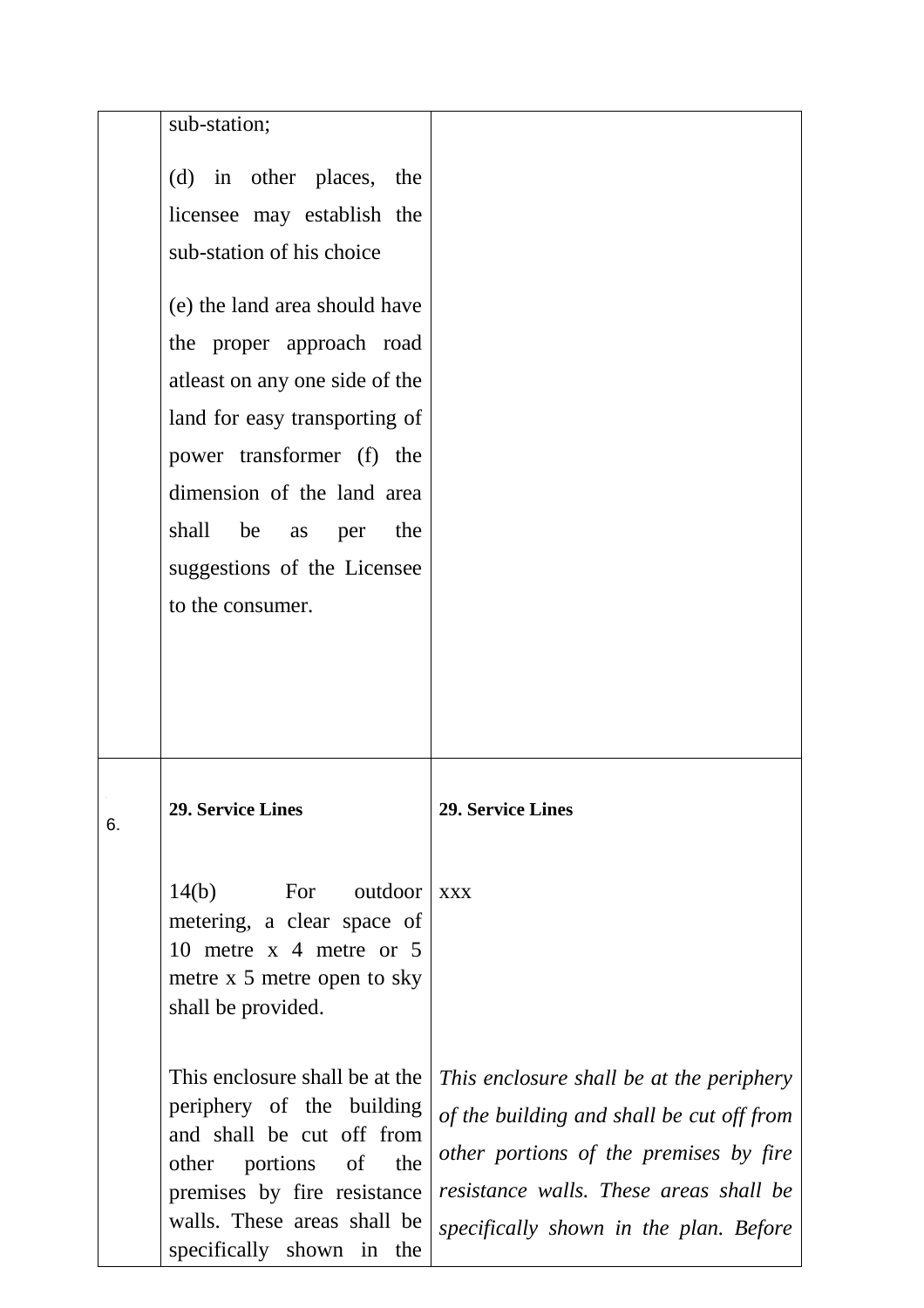plan. Before the plan is sent to the competent authority for approval, it shall be sent to the Engineer and got approved. The point of supply shall be within 30 meters from the gate with access to the premises from the public road, easily accessible and visible and satisfactory with regards to security aspects. Failure to comply with the above requirements will result in denial of supply.

Provided that the Chief Executive Officer or any other Officer, not less than in the rank of a Chief Engineer, authorized by the Chief Executive Officer may approve the point of supply at a place beyond 30 meters from the main gate, if he is satisfied that such place is

(a) easily accessible and visible to the officials of the licensee;

(b)is safe and secure; and

(c) is not susceptible to malpractice. Also there shall be no compromise on technical grounds, while relaxing the distance criteria.

*the plan is sent to the competent authority for approval, it shall be sent to the Engineer and got approved*. *The point of supply shall be within 30 meters from the gate with access to the premises from the public road, easily accessible and visible and satisfactory with regards to security aspects. Failure to comply with the above requirements will result in denial of supply.*

xxx

xxx

xxx

xxx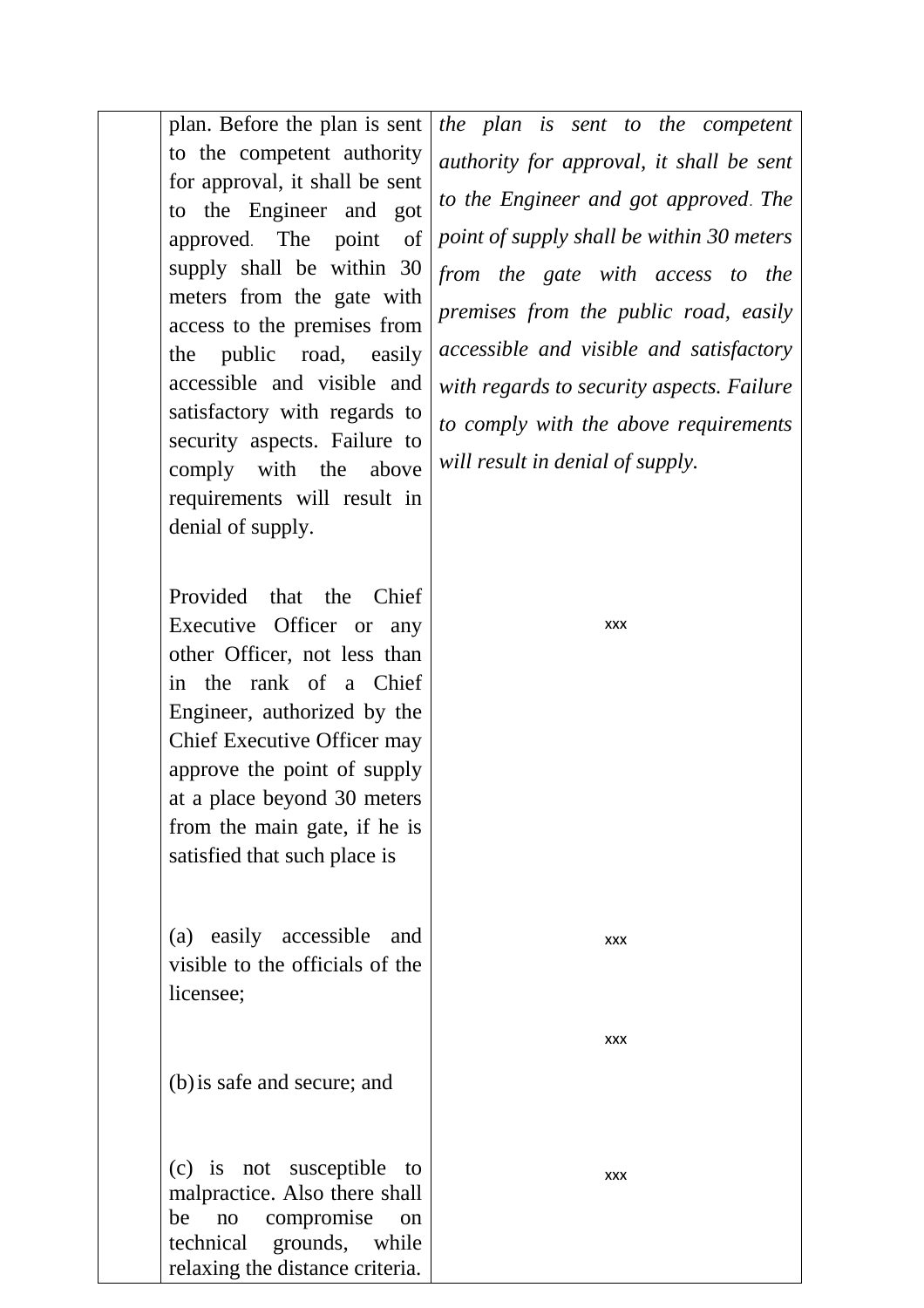| 7. | <b>ANNEXURE III : FORMATS</b>                                                                                                                                                                                                                           | <b>ANNEXURE III : FORMATS</b>                                                                                                                                                                                                              |
|----|---------------------------------------------------------------------------------------------------------------------------------------------------------------------------------------------------------------------------------------------------------|--------------------------------------------------------------------------------------------------------------------------------------------------------------------------------------------------------------------------------------------|
|    | Application<br>Form<br>for<br>L.T. Service<br>Connection<br>(except<br>agriculture<br>and hut)<br>FORM $1$<br>Application<br>Form<br>for<br>Agriculture<br>Service<br>FORM $2$<br>Connection<br>Application<br>for<br>Form<br>Hut Service<br>Connection | Application<br>Form for L.T.<br>Service<br>Connection<br>(except<br>Temporary<br>supply,<br>agriculture and<br>hut)<br>FORM 1<br><b>Application Form</b><br>for Temporary<br>Service<br>FORM 1A<br>Connection.<br>xxx<br>FORM <sub>2</sub> |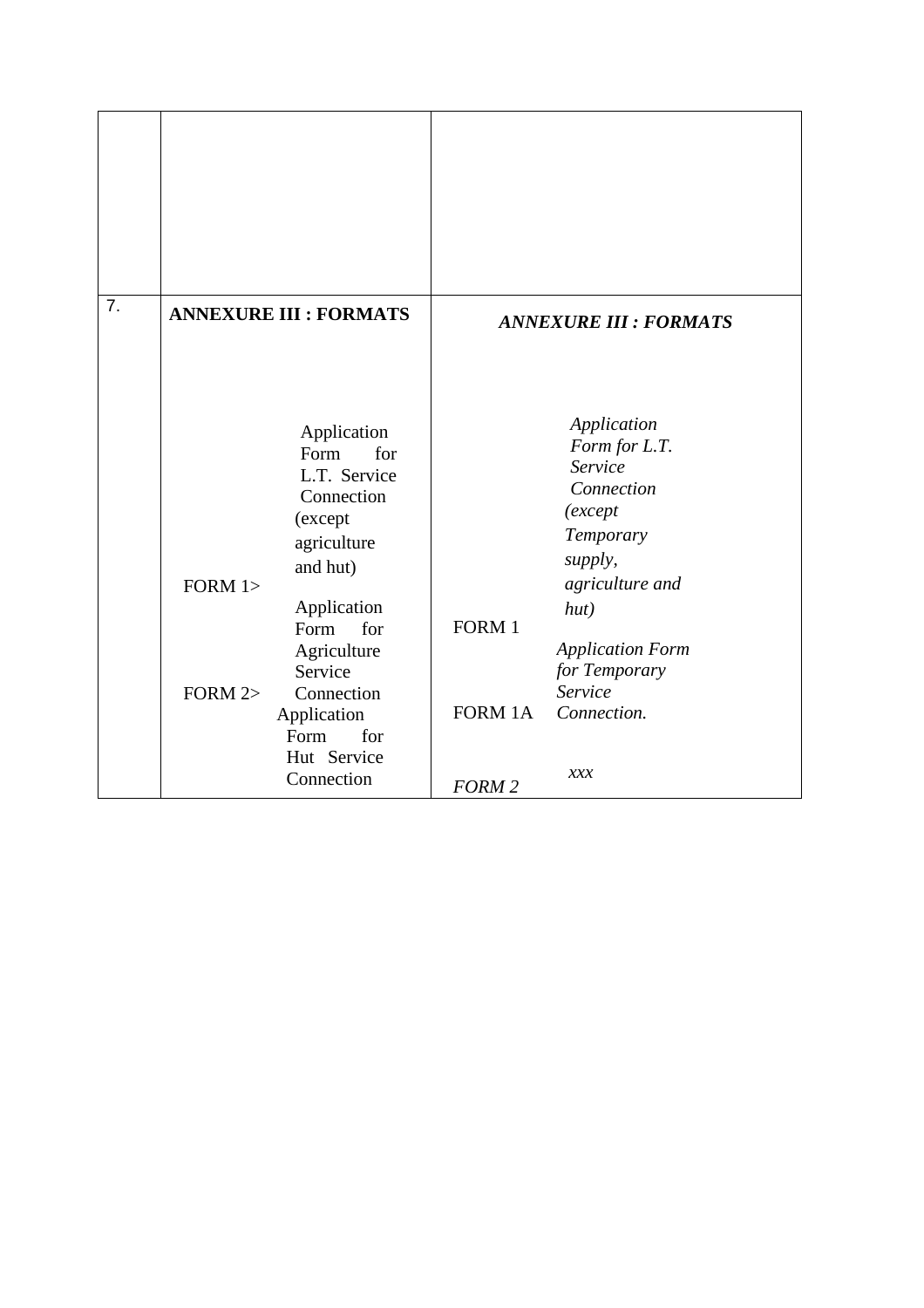| <b>FORM I</b><br>8<br>Application Form for L.T Service<br>Connection(except, Agricultural and Hut)<br>FORM OF REQUISITION FOR SUPPLY<br>OF LOW TENSION ENERGY ( SINGLE<br>PHASE / THREE PHASE)<br>[Refer clause 27(3)]<br>To<br>Applicant's<br>The Designated Engineer<br>photo<br>(Address of the Licensee)                                                                                                                                                                                                                                                                                                                                                                                                                                                                                                                                                                                                                                                                                                                                                                                                                                                                                                                                                  | <b>FORM I</b><br>Application Form for L.T Service<br>Connection(except Temporary<br>Supply,<br>Agricultural and Hut)<br>FORM OF<br>REQUISITION FOR<br>SUPPLY OF LOW TENSION ENERGY (SINGLE<br>PHASE / THREE PHASE)<br>[Refer clause 27(3)]<br>To<br><b>The Designated Engineer</b><br>$Applicant(s)$ 's<br>(Address of the Licensee)<br>photo(s)                                                                                                                                                                                                                                                                                                                                                                                                                                                                                                                                                                                                                                                                                                                                                                                                                                                                                                                             |
|---------------------------------------------------------------------------------------------------------------------------------------------------------------------------------------------------------------------------------------------------------------------------------------------------------------------------------------------------------------------------------------------------------------------------------------------------------------------------------------------------------------------------------------------------------------------------------------------------------------------------------------------------------------------------------------------------------------------------------------------------------------------------------------------------------------------------------------------------------------------------------------------------------------------------------------------------------------------------------------------------------------------------------------------------------------------------------------------------------------------------------------------------------------------------------------------------------------------------------------------------------------|------------------------------------------------------------------------------------------------------------------------------------------------------------------------------------------------------------------------------------------------------------------------------------------------------------------------------------------------------------------------------------------------------------------------------------------------------------------------------------------------------------------------------------------------------------------------------------------------------------------------------------------------------------------------------------------------------------------------------------------------------------------------------------------------------------------------------------------------------------------------------------------------------------------------------------------------------------------------------------------------------------------------------------------------------------------------------------------------------------------------------------------------------------------------------------------------------------------------------------------------------------------------------|
| Sir,<br>$1. \quad I$<br>Thiru<br>supply electrical energy for the purpose of<br>described.<br>(Note : This undertaking does not preclude a<br>separate written contract being entered into, if so<br>desired by the Licensee or the consumer.)<br>2. I agree to pay for said energy,<br>service connection and other dues including the<br>deposit of such security, meter rent, as may be<br>demanded in accordance with the scale of rates<br>prescribed under Tamil Nadu Electricity<br>Distribution Code, Supply Code, notifications and<br>orders issued in this regard by Tamil Nadu<br>Electricity Regulatory Commission.<br>I wish to be charged under<br>3.<br>Tariff  under schedule of the TNERC<br>tariff order dated<br>I agree to take supply for<br>4.<br>years and utilize the energy in the<br>premises described hereunder or outside the<br>premises for my bonafide use.<br>In case, I sell or otherwise<br>5.<br>dispose of the property / vacate the premises while<br>the supply is continued, I agree to give one<br>Calendar month notice in writing and pay all the<br>arrears to the Licensee. Failing such notice, I hold<br>myself responsible for energy consumed in the<br>premises till such notice is given to the Licensee. | Sir,<br>supply electrical energy for the purpose of<br>described.<br>(Note : This undertaking does not<br>preclude a separate written contract being<br>entered into, if so desired by the Licensee or the<br>consumer.)<br>2. I / We agree to pay for said<br>energy, service connection and other dues<br>including the deposit of such security, meter rent,<br>as may be demanded in accordance with the<br>scale of rates prescribed under Tamil Nadu<br>Electricity Distribution Code, Supply Code,<br>notifications and orders issued in this regard by<br>Tamil Nadu Electricity Regulatory Commission.<br>3. I / We wish to be charged under<br>Tariff  under schedule of the TNERC<br>tariff order in force.<br>4. I / We agree to take supply for<br>years and utilize the energy in the<br>premises described hereunder or outside the<br>premises for my bonafide use.<br>In case, I/We sell or otherwise<br>5.<br>dispose of the property / vacate the premises<br>while the supply is continued, I/We agree to give<br>one Calendar month notice in writing and pay all<br>the arrears to the Licensee. Failing such notice, I<br>/We hold myself /ourselves responsible for energy<br>consumed in the premises till such notice is given<br>to the Licensee. |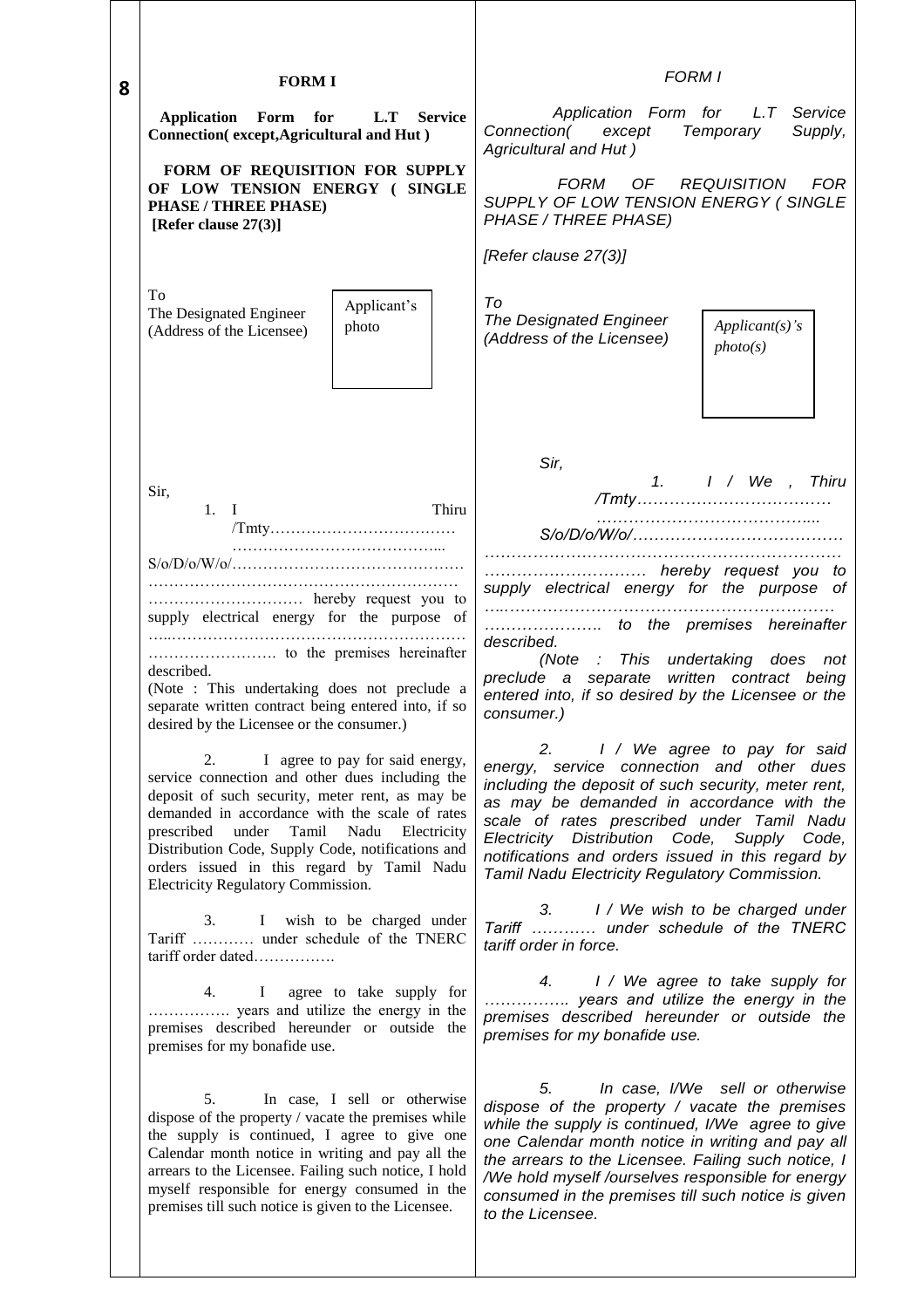| 6.<br><b>Description of the premises</b>                                             | 6.<br>Description of the premises                      |
|--------------------------------------------------------------------------------------|--------------------------------------------------------|
| Door No. and / or name of the house or                                               | a) Door No. and / or name of the house or              |
| premises                                                                             | premises                                               |
| Street                                                                               | b) Street                                              |
| Town / village and Taluk                                                             | c) Town / village and Taluk                            |
| Owned by (Name in Block letters)                                                     | d) Owned by (Name in Block letters)                    |
| Tenanted by (Name in block letters)                                                  | e) Tenanted by (Name in block letters)                 |
| Applicant(s)' correspondence<br>address                                              | f) Applicant(s)' correspondence address                |
| 7.<br>The following are my / our                                                     | 7.<br>The following are my / our                       |
| requirements                                                                         | requirements                                           |
| Number of<br><b>Wattage of</b><br><b>Total</b><br><b>Points</b><br>points<br>wattage | Number of                                              |
|                                                                                      | Points<br>Wattage of<br>Total<br>point's<br>wattage    |
| (A) Lighting                                                                         |                                                        |
| (i) Lights                                                                           | (A) Lighting                                           |
|                                                                                      | (i) Lights                                             |
| (ii) Fans                                                                            | (ii) Fans                                              |
| (iii) Convenient wall plugs                                                          | (iii) Convenient wall plugs                            |
| (B) Domestic electrical apparatus:<br>(i) Cookers                                    | (B) Domestic electrical apparatus:<br>(i) Cookers      |
| (ii) Water heaters                                                                   | (ii) Water heaters                                     |
|                                                                                      | (iii) Refrigerator                                     |
| (iii) Refrigerator                                                                   |                                                        |
| (iv) Air Conditioners                                                                | (iv) Air Conditioners<br>(v) Lifts/Elevator/Escalators |
| (v) Other purpose                                                                    | (vi) Other purpose                                     |
| (vi) Convenient wall plugs                                                           | (vii) Convenient wall plugs                            |
| (C) Power Loads<br>(i) Domestic                                                      | (C) Power Loads                                        |
|                                                                                      | (i) Domestic                                           |
| (ii) Industrial                                                                      | (ii) Industrial                                        |
|                                                                                      | (iii) Welding                                          |
| (iii) Welding                                                                        |                                                        |
|                                                                                      | (iv) Other purposes                                    |
| (iv) Other purposes                                                                  | (v) Convenient Wall Plugs                              |
|                                                                                      |                                                        |
|                                                                                      |                                                        |
| (v) Convenient Wall Plugs                                                            |                                                        |
| 8.<br>Demand applied for in KW                                                       | 8.<br>Demand applied for in KW                         |
| 9.<br>The wiring has been completed                                                  | 9.<br>Whether RCD provided to ensure<br>safety         |
| on                                                                                   |                                                        |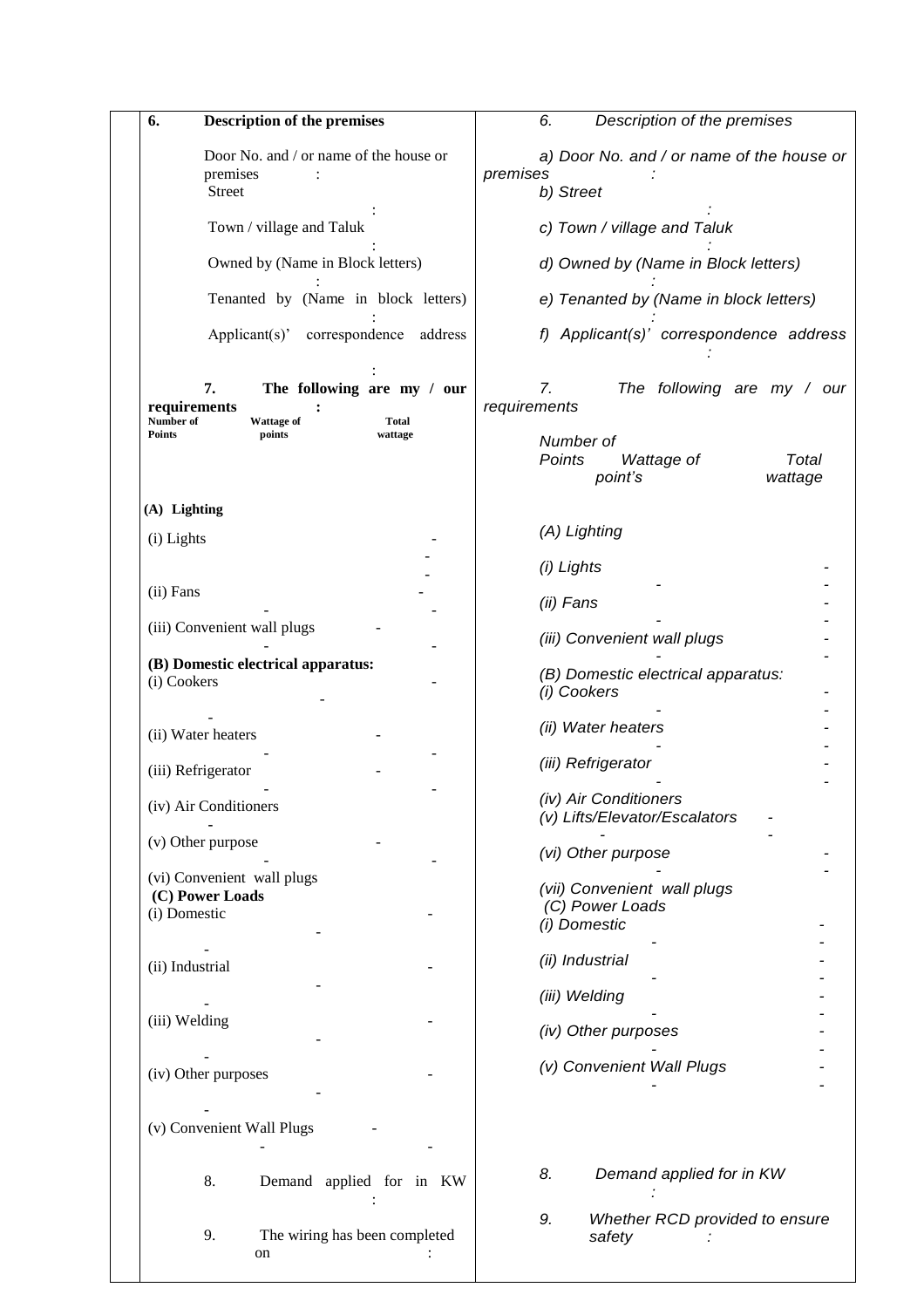| Details of pending dues if any to<br>10.<br>the premises to which the service connection is                                                                                                                                                                                                                                                                                                                                                                                                                                                                                                                                                                                                                                                                                                                               | 10.<br>The wiring has been completed on<br>11.<br>Details of pending dues if any to                                                                                                                                                                                                                                                                                                                                                                                                                                               |
|---------------------------------------------------------------------------------------------------------------------------------------------------------------------------------------------------------------------------------------------------------------------------------------------------------------------------------------------------------------------------------------------------------------------------------------------------------------------------------------------------------------------------------------------------------------------------------------------------------------------------------------------------------------------------------------------------------------------------------------------------------------------------------------------------------------------------|-----------------------------------------------------------------------------------------------------------------------------------------------------------------------------------------------------------------------------------------------------------------------------------------------------------------------------------------------------------------------------------------------------------------------------------------------------------------------------------------------------------------------------------|
| sought in the application.                                                                                                                                                                                                                                                                                                                                                                                                                                                                                                                                                                                                                                                                                                                                                                                                | the premises to which the service connection is<br>sought in the application.:                                                                                                                                                                                                                                                                                                                                                                                                                                                    |
| Place<br>Signature of the applicant<br>Name(in Block letter)<br>Date                                                                                                                                                                                                                                                                                                                                                                                                                                                                                                                                                                                                                                                                                                                                                      |                                                                                                                                                                                                                                                                                                                                                                                                                                                                                                                                   |
| The<br>Note:<br>application<br>shall<br>be<br>accompanied with the following documents:<br>Certified copy of Proof of ownership such<br>deed<br>/Partition<br>deed/gift<br>sale<br>as<br>settlement/allotment<br>letter/computer<br>patta<br>issued by<br>certificate<br>revenue<br>/ownership<br>department officials/ court judgment or recent<br>property tax receipt.<br>In case of joint property, certified copies<br>of proof of ownership such as legal heir certificate<br>along with parent documents specified in note (i)<br>above and consent letters from co-owners. If<br>consent letter is not produced, an indemnity bond<br>with enhanced security deposits.<br>If the applicant is not owner, consent<br>letter from owner in FORM No.5 or valid proof of<br>occupancy and indemnity bond in FORM No.6 |                                                                                                                                                                                                                                                                                                                                                                                                                                                                                                                                   |
| FOR LICENSEE'S USE ONLY                                                                                                                                                                                                                                                                                                                                                                                                                                                                                                                                                                                                                                                                                                                                                                                                   |                                                                                                                                                                                                                                                                                                                                                                                                                                                                                                                                   |
| Application registered as No.<br>dated                                                                                                                                                                                                                                                                                                                                                                                                                                                                                                                                                                                                                                                                                                                                                                                    |                                                                                                                                                                                                                                                                                                                                                                                                                                                                                                                                   |
| Note:1. In case of transfer of the service,<br>fresh application should be signed by the<br>transferee.<br>2. Additions or omissions to the connected<br>load to be notified to the Licensee before effecting<br>the electricity connections.                                                                                                                                                                                                                                                                                                                                                                                                                                                                                                                                                                             |                                                                                                                                                                                                                                                                                                                                                                                                                                                                                                                                   |
| <b>PRECAUTION</b><br>TO BE<br><b>ADOPTED</b><br><b>BY</b><br><b>ELECTRICAL</b><br><b>CONSUMERS,</b><br><b>OWNERS,</b><br><b>ELECTRICAL</b><br><b>CONTRACTORS,</b><br>WORKMEN AND OTHER SUPPLIERS OF<br><b>ENERGY</b>                                                                                                                                                                                                                                                                                                                                                                                                                                                                                                                                                                                                      | PRECAUTION TO BE ADOPTED BY<br><b>OWNERS,</b><br><b>ELECTRICAL</b><br><b>CONSUMERS,</b><br><b>CONTRACTORS.</b><br><b>ELECTRICAL</b><br><b>WORKMEN</b><br><b>AND OTHER SUPPLIERS OF ENERGY</b>                                                                                                                                                                                                                                                                                                                                     |
| N <sub>o</sub><br>electrical<br>installation<br>work.<br>including additions, alterations, repairs and<br>adjustments to existing installations, except such<br>replacement of lamps, fans, fuses, switches, and<br>other component parts of the installations as in<br>no way alters its capacity or character, shall be<br>carried out upon the premises of or on behalf of<br>any consumer, or owner for the purpose of<br>supply of energy to such consumer or owner,<br>except by an authorized person specified by the<br>Authority                                                                                                                                                                                                                                                                                 | No electrical installation work, including<br>additions, alterations, repairs and adjustments to<br>existing installations, except such replacement of<br>fuses,<br>switches,<br>lamps,<br>fans,<br>and<br>other<br>component parts of the installations as in no way<br>alters its capacity or character, shall be carried<br>out upon the premises of or on behalf of any<br>consumer, or owner for the purpose of supply of<br>energy to such consumer or owner, except by an<br>authorized person specified by the Authority. |
| <b>ACKOWLEDGEMENT</b>                                                                                                                                                                                                                                                                                                                                                                                                                                                                                                                                                                                                                                                                                                                                                                                                     | I / We certify that we are aware of the<br>above precaution and agree to abide by it.                                                                                                                                                                                                                                                                                                                                                                                                                                             |
| Applicant(s)' name<br>Address                                                                                                                                                                                                                                                                                                                                                                                                                                                                                                                                                                                                                                                                                                                                                                                             | I/We agree to pay to the Licensee at the<br>tariff/minimum<br>applicable<br>rates/fixed                                                                                                                                                                                                                                                                                                                                                                                                                                           |

*charges/surcharge etc that may be decided by the* 

Date of receipt :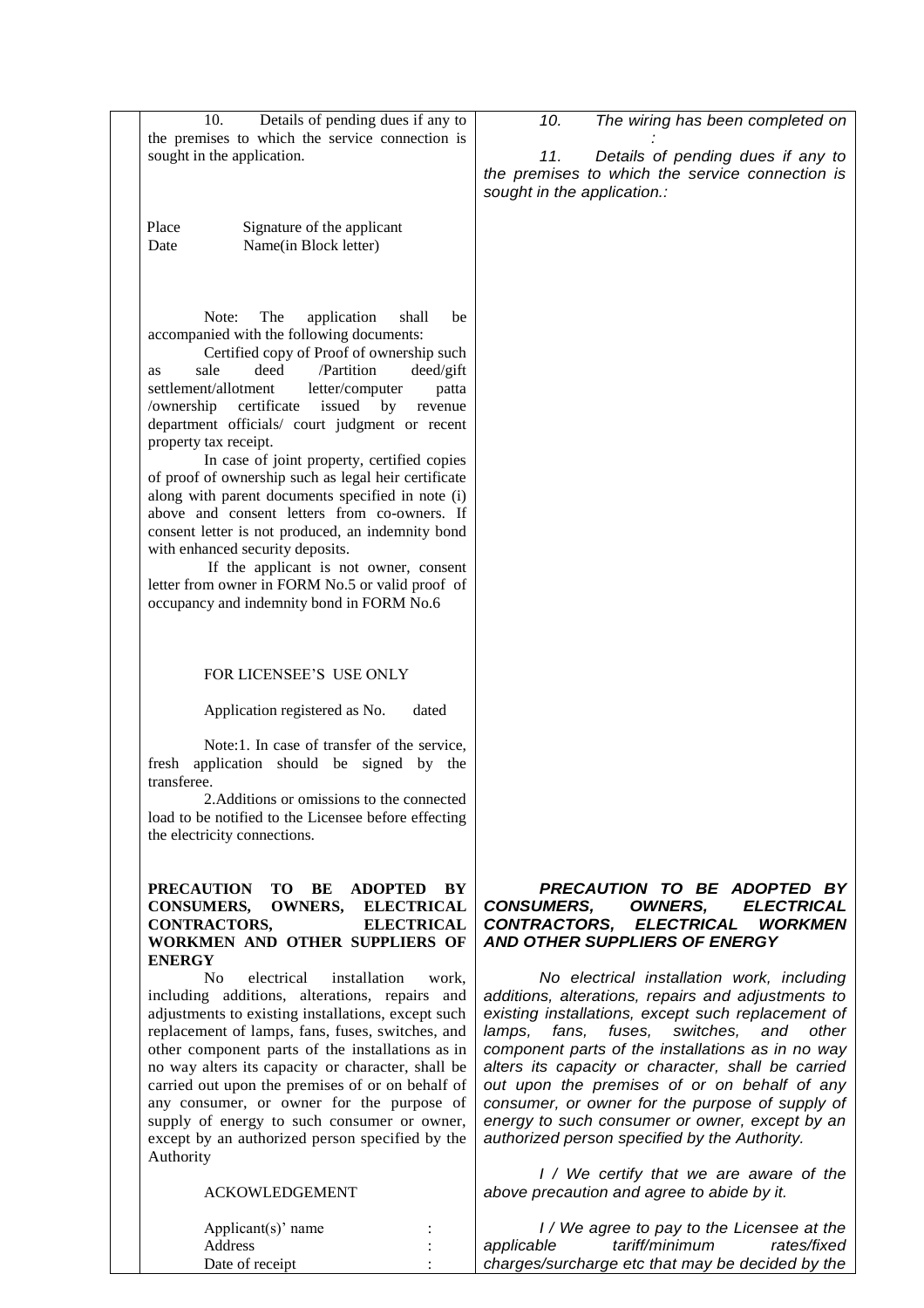| Commission from time to time.                                                                                                                                                                                                                                                                                                                                                                       |
|-----------------------------------------------------------------------------------------------------------------------------------------------------------------------------------------------------------------------------------------------------------------------------------------------------------------------------------------------------------------------------------------------------|
|                                                                                                                                                                                                                                                                                                                                                                                                     |
| I / We agree to abide under all<br>specifications, conditions and provisions laid<br>down in Tamil Nadu Electricity Regulatory Supply<br>Code, Distribution Code and the applicable Act,<br>Codes, Rules and Regulations and of any<br>modification or re-enactment thereof for the time<br>being in force and subject to the conditions of<br>revisions, amendments approved from time to<br>time. |
| Place<br>Signature of the applicant(s)<br>Name(s) in Block letter<br>Date                                                                                                                                                                                                                                                                                                                           |
| <b>Note:</b> The<br>application<br>shall<br>be<br>accompanied with the following documents:                                                                                                                                                                                                                                                                                                         |
| Certified copy of Proof<br>(i)<br>оt<br>ownership such as sale deed /Partition deed/gift<br>settlement/allotment<br>letter/computer<br>patta<br>certificate<br>issued<br>by<br>revenue<br>/ownership<br>department officials/ court judgment or recent<br>property tax receipt.                                                                                                                     |
| In case of joint property, certified<br>(ii)<br>copies of proof of ownership along with parent<br>documents specified in note (i) above and<br>consent letters from co-owners. If consent letter is<br>not produced, an indemnity bond with enhanced<br>security deposits.                                                                                                                          |
| If the applicant is not owner,<br>(iii)<br>consent letter from owner in FORM No.5 or valid<br>proof of occupancy and indemnity bond in FORM<br>No.6                                                                                                                                                                                                                                                 |
| FOR LICENSEE'S USE ONLY<br><b>ACKOWLEDGEMENT</b>                                                                                                                                                                                                                                                                                                                                                    |
| Applicant(s)' name<br>Address<br>Date of receipt<br>Reference No.<br>Category of Supply                                                                                                                                                                                                                                                                                                             |
| Signature and seal of Distribution Licensee<br>Name and designation.                                                                                                                                                                                                                                                                                                                                |
|                                                                                                                                                                                                                                                                                                                                                                                                     |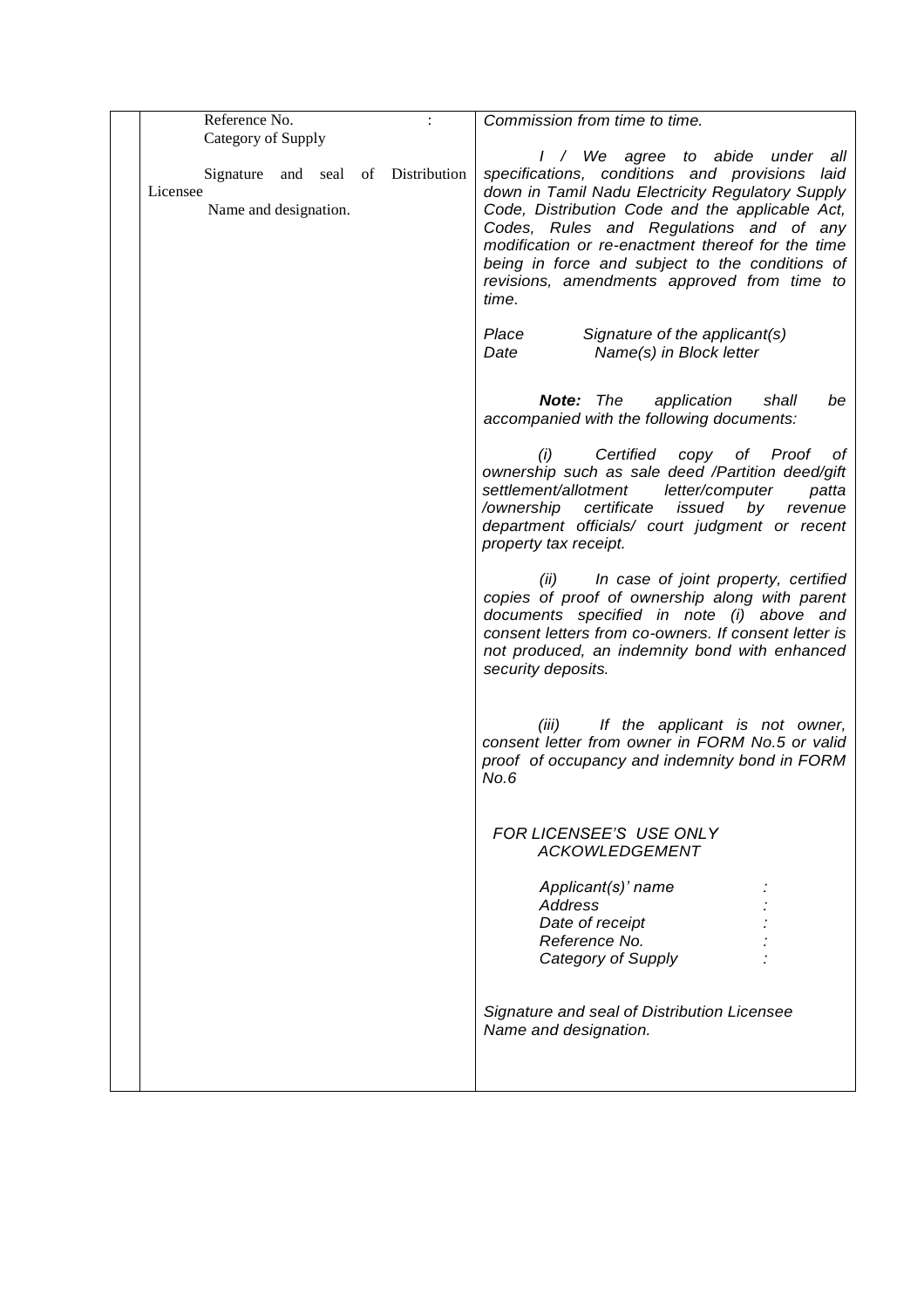#### *9. In ANNEXURE III, after FORM – 1, the following FORM* **shall be added, namely:-**

## *FORM IA*

#### *Application Form for Temporary Service Connection*

#### *FORM OF REQUISITION FOR TEMPORARY SUPPLY ( SINGLE PHASE / THREE PHASE)*

 *[Refer clause 27(3)]*

*To*

*The Designated Engineer* 

*(Address of the Licensee)*

Applicant(s)' Photo(s)

*Sir,*

| premises hereinafter described. |  |
|---------------------------------|--|

*(Note: This undertaking does not preclude a separate written contract being entered into, if so desired by the Licensee or the consumer.)*

*2. I / We agree to pay for said energy, service connection and other dues including the deposit of such security, meter rent, as may be demanded in accordance with the scale of rates prescribed under Tamil Nadu Electricity Distribution Code, Supply Code, notifications and orders issued in this regard by Tamil Nadu Electricity Regulatory Commission.*

*3. I/ We wish to be charged under Tariff ………… under schedule of the TNERC tariff order in force.*

*4. I/ We agree to take supply for ……………. Months / Years and utilize the energy in the premises described hereunder or outside the premises for my bonafide use.*

*5. In case, I sell or otherwise dispose of the property / vacate the premises while the supply is continued, I agree to give one month notice in writing and pay all the arrears to the Licensee, failing which , I hold myself responsible for the energy consumed in the premises for the entire period of Temporary supply availed . If any due arises in this service connection, I agree to include such dues in my existing service connection No: ………(If available)*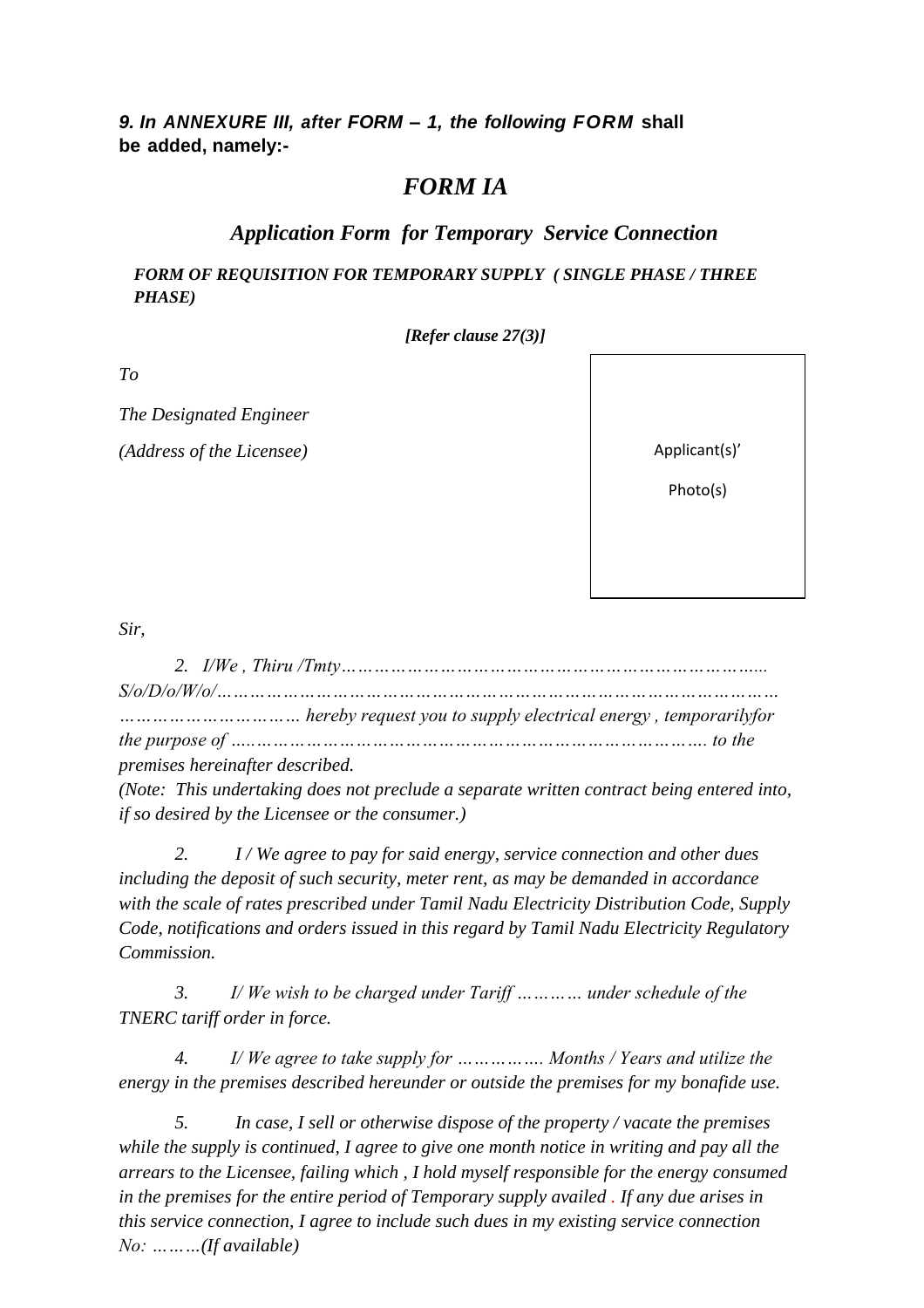#### *6. Ownership and location of the premises*

| $\mathfrak{a}$ .               | SF No./Door No.                                                        |  |
|--------------------------------|------------------------------------------------------------------------|--|
| <b>Street</b><br>b.            |                                                                        |  |
| $c_{\cdot}$                    | Town / village                                                         |  |
|                                | d. Land mark of premises                                               |  |
| Taluk<br>$\mathbf{e}$ .        |                                                                        |  |
| District<br>f.                 |                                                                        |  |
| g.                             | Owned by (Name in Block letters)                                       |  |
| h.                             | Tenanted by (Name in block letters) :                                  |  |
| i.                             | Applicant(s)' correspondence address                                   |  |
| 7. Description of the premises |                                                                        |  |
| a. Plot area                   |                                                                        |  |
| b.                             | Total building area/Floor area of all floors                           |  |
| $\mathcal{C}$ .                | Number of the Floors to be constructed                                 |  |
|                                | (Basement /stilt /ground floor/other Floors to be furnished in detail) |  |

*d. Whether the approval is obtained for e. above mentioned floors and construction : f. Whether copy of approved plan is enclosed : g. Total height of the proposed building : (If height is more than 15 meters, approval from Electrical Inspectorate should be obtained) h. Whether Gen set /Lift is proposed to be erected : (If yes , approval from Electrical Inspectorate to be obtained)*

- *i. Any HT/LT line is passing inside or adjacent to the premise: (If yes , building should be constructed with adequate safe clearance as per the Safety Regulations in force or otherwise the lines should be got deviated at the cost of Applicant , subject to feasibility)*
- *8. Whether the Service connection is required permanently after the period of temporary service connection is over :*

| If No, (i) Purpose of Temporary supply requested |  |
|--------------------------------------------------|--|
| (ii) Period of Temporary supply required         |  |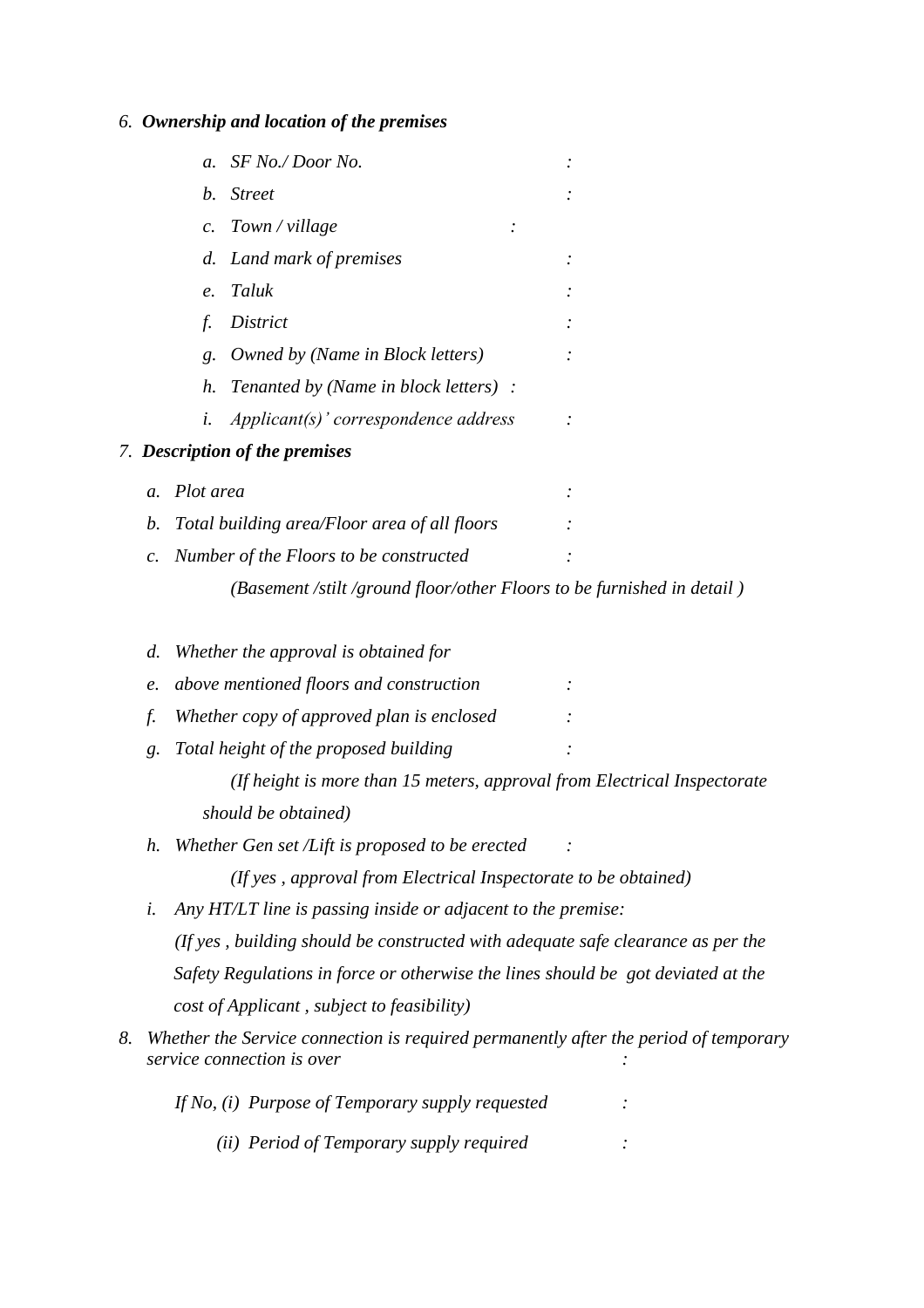#### *9. Details of Loads to be Connected:*

| $(A)$ Lighting              | Number of                             | Wattage of | <b>Total</b> |
|-----------------------------|---------------------------------------|------------|--------------|
|                             | <b>Points</b>                         | points     | wattage      |
| $(i)$ Lights                |                                       |            |              |
| $(ii)$ Fans                 |                                       |            |              |
| (iii) Convenient wall plugs |                                       |            |              |
| (B) Power Loads             |                                       |            |              |
| $(i)$ Motors                |                                       |            |              |
| (ii) Welding                |                                       |            |              |
| (iii) Cutting machine       |                                       |            |              |
| (iv) Portable appliances    |                                       |            |              |
| $(v)$ Lifts/elevators       |                                       |            |              |
| (vi) Other apparatus        |                                       |            |              |
| (vii) Convenient Wall Plugs |                                       |            |              |
| 10.                         | Demand applied for in KW              |            |              |
| 11.                         | Whether RCD provided to ensure safety |            |              |
| 12.                         | The wiring has been completed on      |            |              |

*13. Details of pending dues if any to the premises to which the service connection is sought in the application. :*

## *PRECAUTION TO BE ADOPTED BY CONSUMERS, OWNERS, ELECTRICAL CONTRACTORS, ELECTRICAL WORKMEN AND OTHER SUPPLIERS OF ENERGY*

*No electrical installation work, including additions, alterations, repairs and adjustments to existing installations, except such replacement of lamps, fans, fuses, switches, and other component parts of the installations asin noway altersits capacity or character,shall be carried out upon the premises of or on behalf of any consumer, or owner for the purpose of supply of energy to such consumer or owner, except by an authorized person specified by the Authority.*

*I / We certify that we are aware of the above precaution and agree to abide by it.*

*I / We agree to pay to the Licensee at the applicable tariff/minimum rates/fixed charges/surcharge etc that may be decided by the commission from time to time.*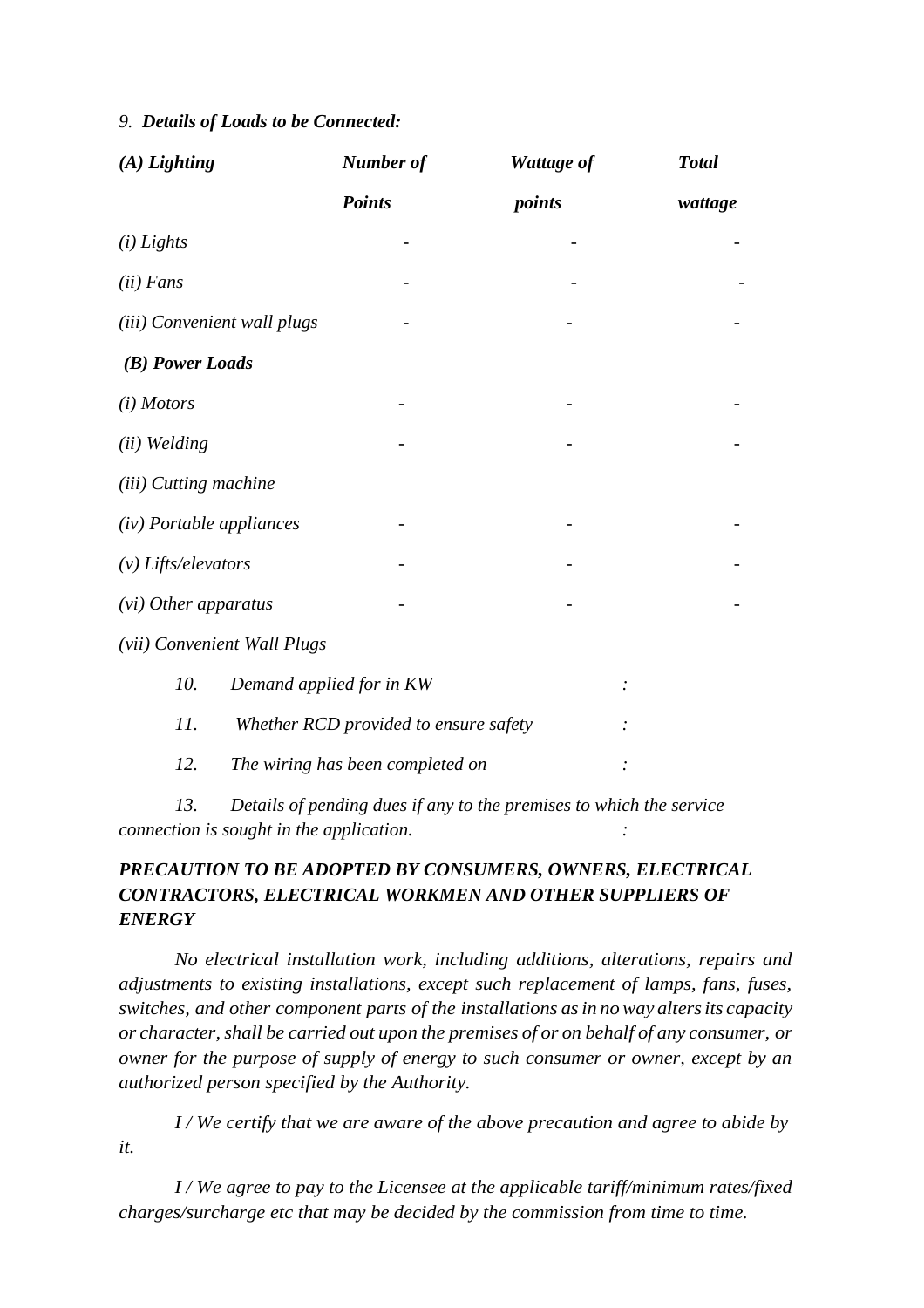*I / We agree to abide under all specifications, conditions and provisions laid down in Tamil Nadu Electricity Regulatory Supply Code, Distribution Code and the applicable Act, Codes, Rules and Regulations and of any modification or reenactment thereof for the time being in force and subject to the conditions of revisions, amendments approved from time to time.*

*Signature of the Applicant(s)*

*Name(s) in Block letters.*

*Place*

*Date*

*Note: The application shall be accompanied with the following documents:*

- *(i) Certified copy of Proof of ownership such as sale deed /Partition deed/gift settlement/allotment letter/computer patta/ownership certificate issued by revenue department officials/ court judgment or recent property tax receipt.*
- *(ii) In case of joint property, certified copies of proof of ownership along with parent documents specified in note (i) above and consent letters from coowners. If consent letter is not produced, an indemnity bond with enhanced security deposits.*
- *(iii) If the applicant is not owner, consent letter from owner in FORM No.5 or valid proof of occupancy and indemnity bond in FORM No.6*
- *(iv) Plan approval with area earmarked for installing transformer,in case of floor area of 900 square meter and above or the demand exceeds 112KW as per sub regulation 29 (11) of Distribution Code*

*OR*

*Plan approval with area earmarked for establishment of Sub Station, in case of demand / area exceeds the limit as specified in sub regulation 29 (12) of Distribution Code*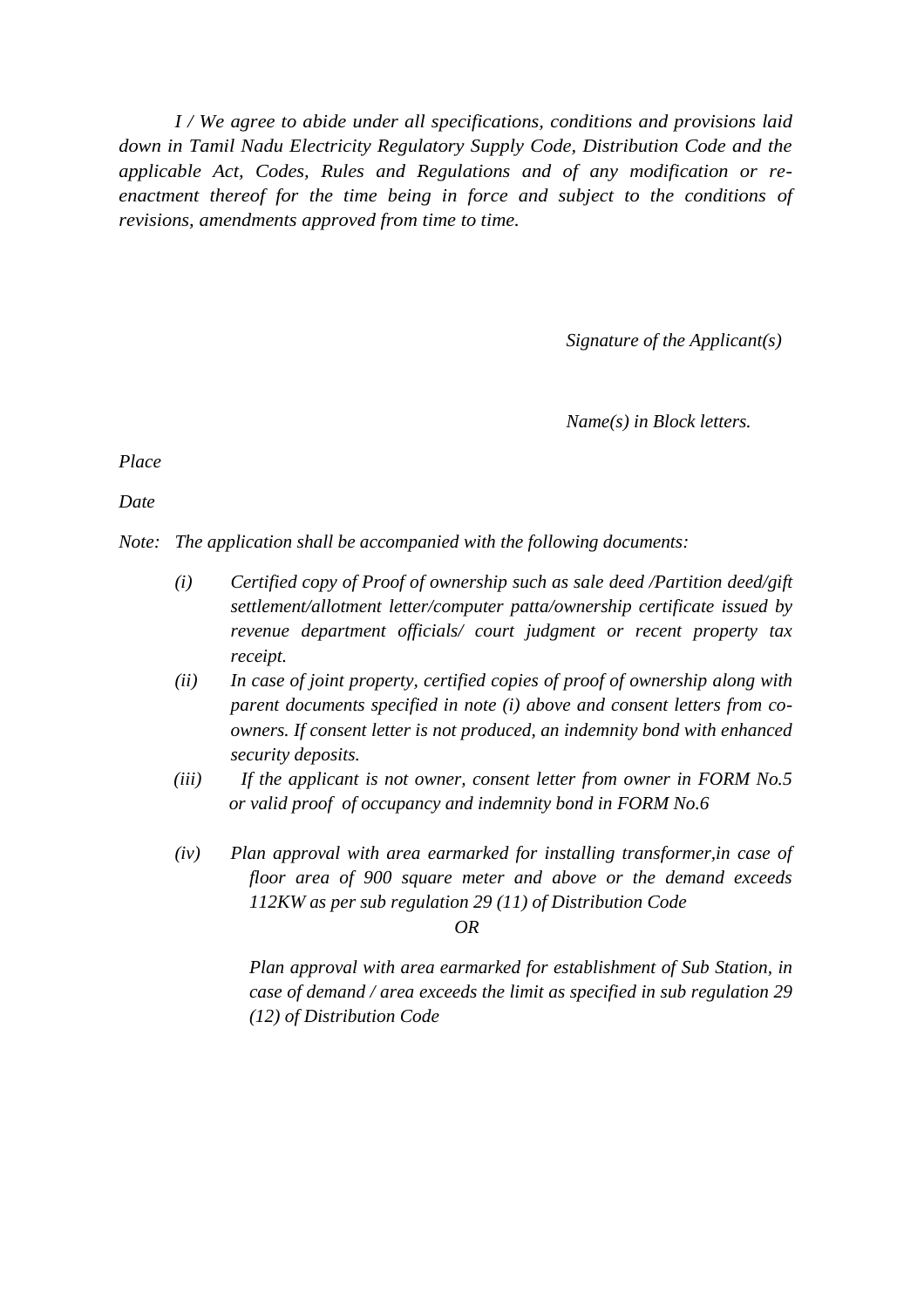## *FOR LICENSEE'S USE ONLY*

## *ACKOWLEDGEMENT*

| $Applicant(s)'$ name |  |
|----------------------|--|
| Address              |  |
| Date of receipt      |  |
| Reference No.        |  |
| Category of Supply   |  |

*Signature and seal of Distribution Licensee Name and designation.*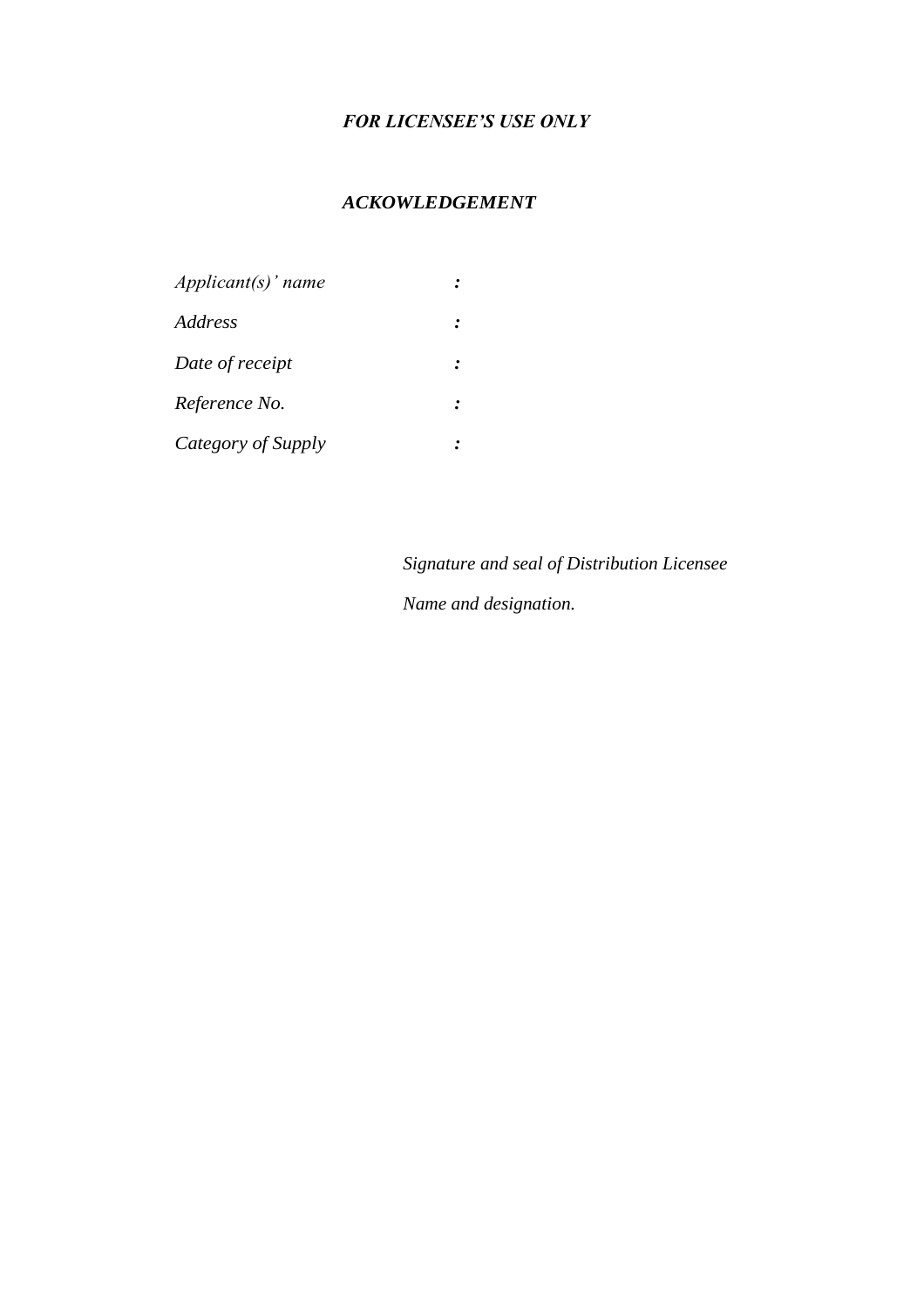| <b>Existing provision</b>                                                  | Amendment proposed                                                         |
|----------------------------------------------------------------------------|----------------------------------------------------------------------------|
| <b>Regulation 31: Inspections, Testing and</b><br><b>Effecting Supply.</b> | <b>Regulation 31: Inspections, Testing and</b><br><b>Effecting Supply.</b> |
| $31(2)$ -The intending consumer                                            | xxx                                                                        |
| shall avail himself of the supply                                          |                                                                            |
| within three months in case of HT                                          |                                                                            |
| and one month in case of LT from                                           |                                                                            |
| the date of issue of notice in                                             |                                                                            |
| writing, informing him that supply                                         |                                                                            |
| is available.                                                              |                                                                            |
| $31(3)$ -If the intending consumer                                         | $31(3)$ -If the intending consumer fails to                                |
| fails to avail the supply within the                                       | avail the supply within the above period, a                                |
| above period, a further three                                              | further three months extension in case of                                  |
| months' notice in case of HT and                                           | $HT$ and one month extension in case of $LT$                               |
| one-month notice in case of LT will                                        | will be granted by the Licensee, after                                     |
| be sent to the intending consumer to                                       | collecting the monthly minimum for the                                     |
| avail the supply. If he does not avail                                     | extended period in advance. If he does not                                 |
| himself the supply during this                                             | avail himself the supply during this notice                                |
| notice period, the application will                                        | period, the application will be treated as                                 |
| be treated as lapsed and cancelled in                                      | lapsed and cancelled in the case of Low                                    |
| the case of Low Tension supply and                                         | Tension supply and the application shall                                   |
| the application shall be treated as                                        | be treated as cancelled, terminating the                                   |
| terminating<br>cancelled,<br>the                                           | agreement, in the case of High Tension                                     |
| agreement, in the case of High                                             | supply. The service connection charges                                     |
| Tension<br>The<br>service<br>supply.                                       | and the Security Deposit / development                                     |
| connection charges and the Security                                        | charges, etc. except Meter Caution                                         |
| Deposit / development charges, etc.                                        | Deposit will be forfeited. In case the                                     |
| except Meter Caution Deposit will                                          | intending consumer could not avail the                                     |
| be forfeited. In case the intending                                        | supply under force majeure conditions, the                                 |
| consumer could not avail the supply                                        | Security<br>Deposit and meter<br>caution                                   |